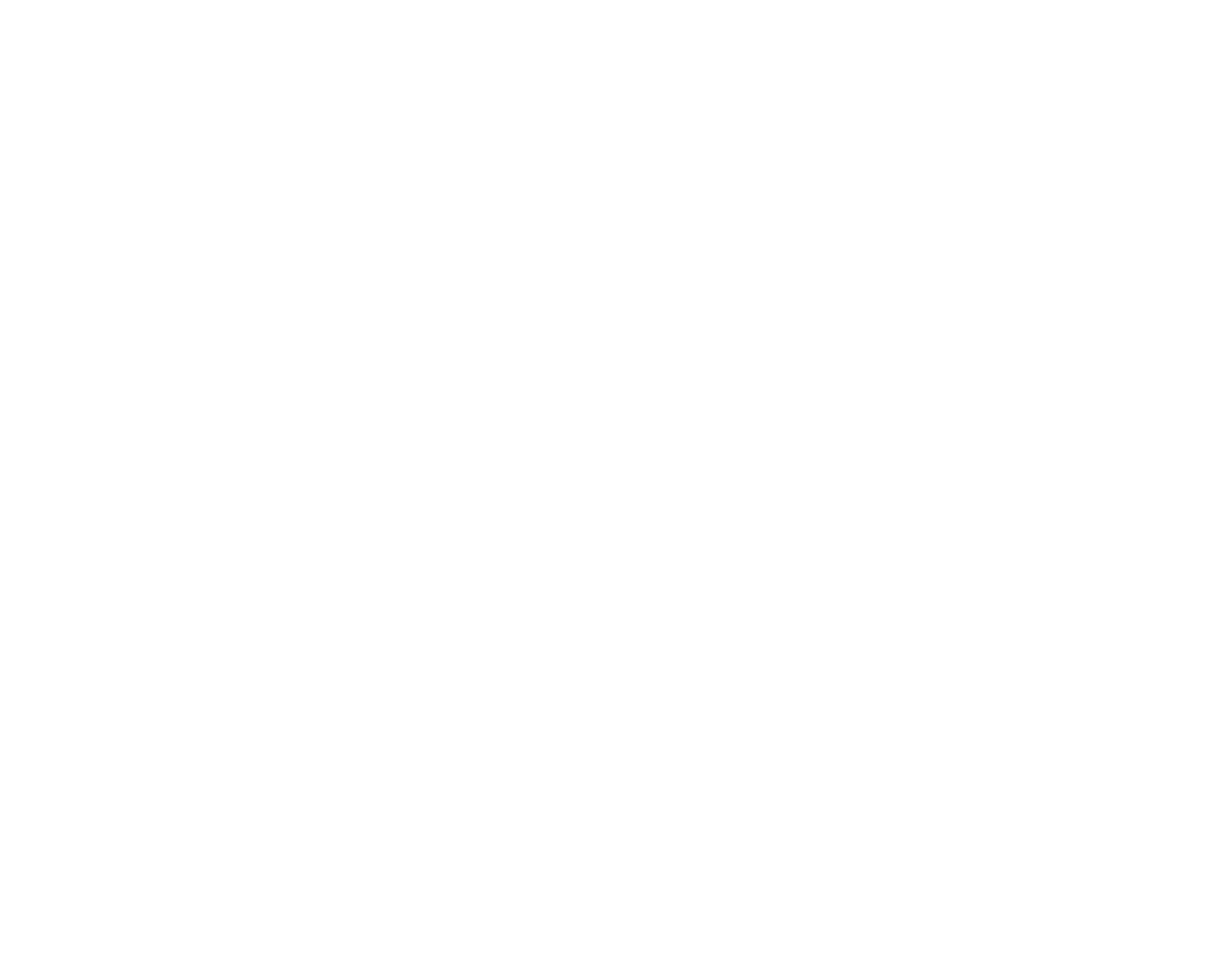# **Table of Contents**

# Section I: Executive Summary **Page 5** and the section I: Executive Summary Percent of Your Students Ready for College-Level Coursework Five Year Trends—Percent of Students Who Met College Readiness Benchmarks Five Year Trends—Average ACT Scores Five Year Trends—Average ACT Scores by Level of Preparation Five Year Trends—Percent and Average Composite Score by Race/Ethnicity Percent of Students in College Readiness Standards Score Ranges Average ACT College Reportable Scores by Test Session Duration Percent of Students Who Met College Readiness Benchmark Scores by Test Session Duration Section II: Academic Achievement **Page 11** Page 11 ACT Score Distributions, Cumulative Percentages, Averages, and Quartile Values Average ACT Composite Scores for Race/Ethnicity by Level of Preparation Average ACT Scores by Race/Ethnicity Percent of Students in College Readiness Standards Score Ranges Average ACT Scores by Gender Percent of Students Who Met College Readiness Benchmark Scores by Gender College Readiness Benchmark Percent and Average ACT Scores by Overall High School Curriculum College Readiness Benchmark Percent and Average ACT Scores by Content-Specific Curriculum Section III: College Readiness & Impact of Course Rigor Page 17 Percent of Students Who Met ACT College Readiness Benchmark Scores by Race/Ethnicity Average ACT Scores and Average ACT Score Changes by Common Course Patterns College Readiness Percents by Common Course Patterns Section IV: Career and Educational Aspirations **Page 25** Page 25 Distribution of Planned Educational Majors for All Students by College Plans Average ACT Composite Scores for Racial/Ethnic Groups by Post-Secondary Educational Aspirations Students' Score Report Preferences at Time of Testing Section V: Optional Writing Test Results **Page 29** Page 29 Average ACT English and Writing Scores by Race/Ethnicity and Gender for students who took ACT Writing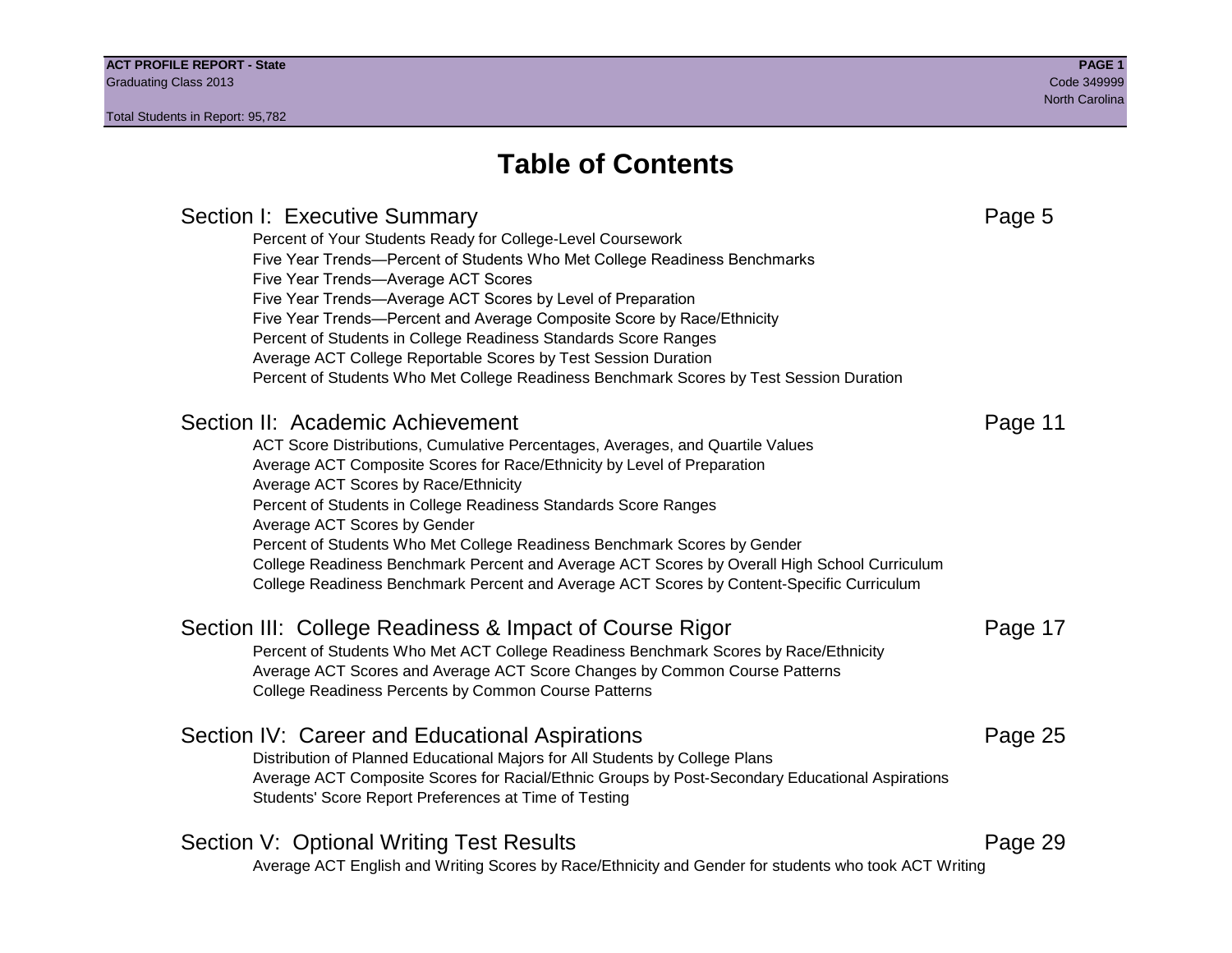Total Students in Report: 95,782

This report provides information about the performance of your 2013 graduating seniors who took the ACT as sophomores, juniors, or seniors; and self-reported at the time of testing that they were scheduled to graduate in 2013. Beginning with the Graduating Class of 2013, all students whose scores are college reportable, both standard and extended time tests, are now included in the report.

This report focuses on:

**Performance** - student test performance in the context of college readiness

**Access** - number of your graduates exposed to college entrance testing and the percent of race/ethnicity participation

**Course Selection** - percent of students pursuing a core curriculum

**Course Rigor** - impact of rigorous coursework on achievement

**College Readiness** - percent of students meeting ACT College Readiness Benchmark Scores in each content area

**Awareness** - extent to which student aspirations match performance

**Articulation** - colleges and universities to which your students send test results

Each year, test data for a school, district, and the state represents a different cohort of students. ACT encourages educators to focus on trends (3, 5, 10 years), not year-to-year changes. Such changes can represent normal – even expected – fluctuations. On the other hand, trend lines offer more insight into what is happening in a school, district, or the state.

Furthermore, ACT encourages educators to measure student performance in the context of college readiness measures. The focus should be on the number and percentage of students who met or exceeded ACT's College Readiness Benchmark Scores, a measure that is much more meaningful and understandable than an average composite score for a group of students.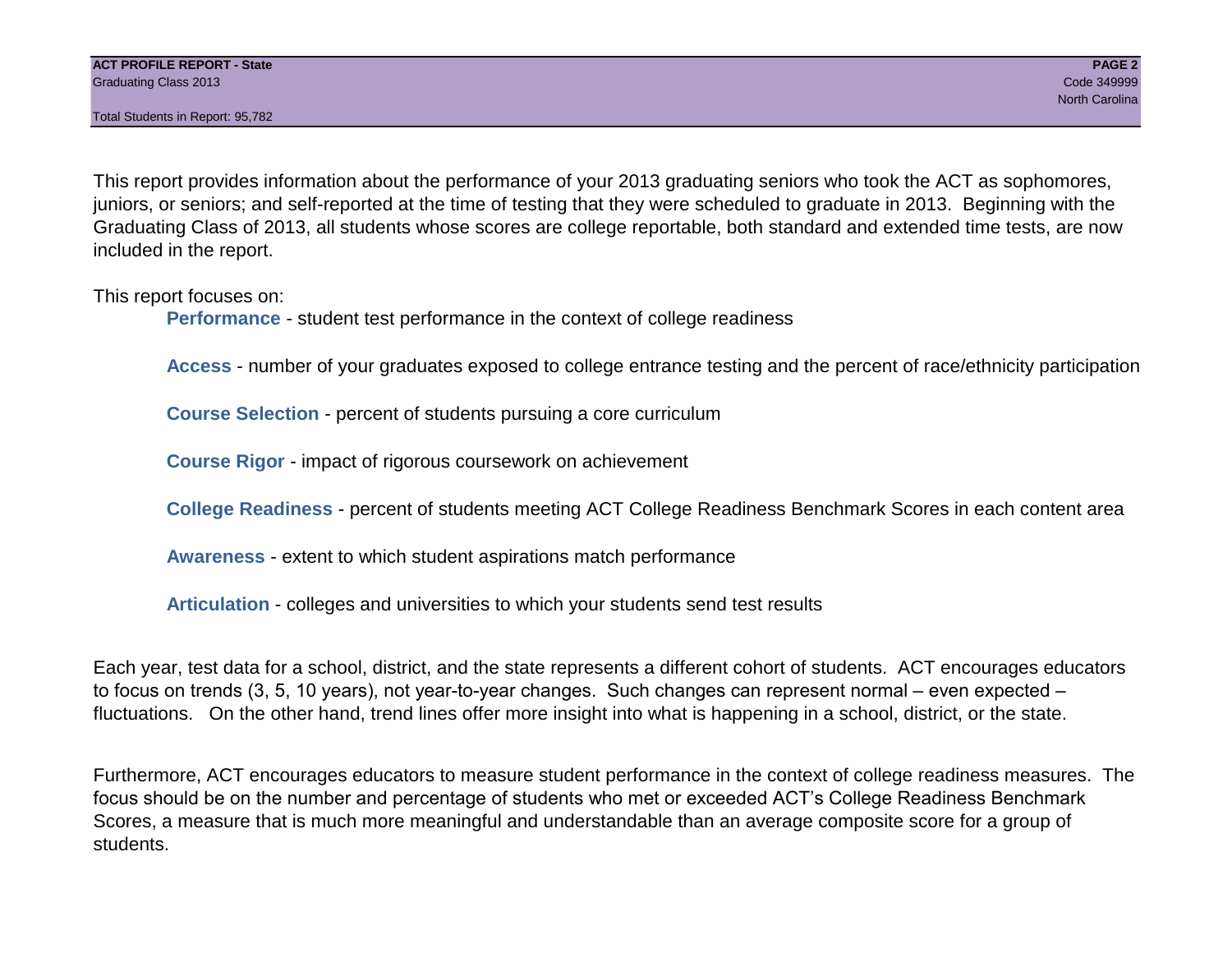Total Students in Report: 95,782

# **The ACT is a curriculum-based measure of college readiness. ACT components include:**

Tests of academic achievement in English, math, reading, science, and writing (optional) High school grade and course information Student Profile Section Career Interest Inventory

# **The ACT:**

Every few years, ACT conducts the **ACT National Curriculum Survey** to ensure its curriculum-based assessment tools accurately measure the skills high school teachers teach and instructors of entry-level college courses expect. The ACT is the only college readiness test designed to reflect the results of such a survey.

ACT's **College Readiness Standards** are sets of statements intended to help students, parents and educators understand the meaning of test scores. The standards relate test scores to the types of skills needed for success in high school and beyond. They serve as a direct link between what students have learned and what they are ready to do next. The ACT is the only college readiness test for which scores can be tied directly to standards. *Connecting College Readiness Standards to the Classroom* interpretive guides can be found at www.act.org/standard/infoserv.html.

Only the ACT reports **College Readiness Benchmark Scores** – A benchmark score is the minimum score needed on an ACT subject-area test to indicate a 50% chance of obtaining a B or higher or about a 75% chance of obtaining a C or higher in the corresponding credit-bearing college courses, which include English Composition, Algebra, Social Science and Biology. These scores were empirically derived based on the actual performance of students in college. The College Readiness Benchmark Scores, updated for 2013, are:

| College Course/Course Area | <b>ACT Test</b> | <b>Benchmark Score</b> |
|----------------------------|-----------------|------------------------|
| <b>English Composition</b> | English         | 18                     |
| Algebra                    | Mathematics     | 22                     |
| <b>Social Sciences</b>     | Reading         | 22                     |
| Biology                    | Science         | 23                     |

For more information, go to www.act.org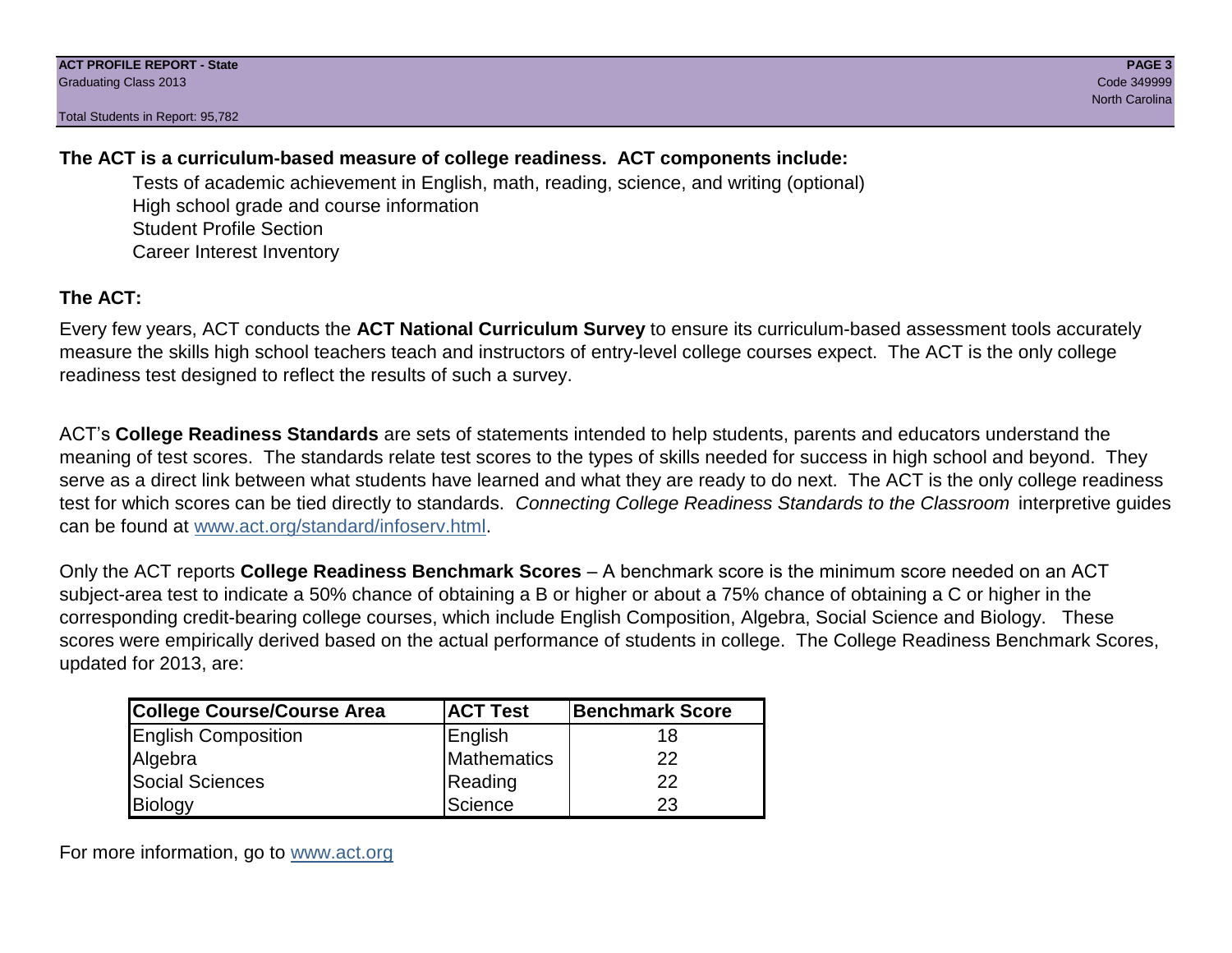# **How to Improve Scores and Increase College Readiness**

17% of your students met all four ACT College Readiness Benchmark Scores (Table 1.1). To improve students' scores and increase the percentage of students identified as college ready, ACT suggests:

PROVIDING ACCESS FOR ALL STUDENTS TO TAKE THE ACT: 95,782 of your students are included in this report (the 'cohort'). Increasing access insures that more students have the opportunity to consider college and allows the reader to use this report to evaluate how well courses and instructional programs are preparing students for college and work.

MAKING CORE CURRICULUM A PRIORITY: Emphasize the need for all students to develop college and work ready skills, regardless of postsecondary aspirations. 62% of the students in the cohort reported taking courses that would be considered 'Core or More' (Table 1.4).

MAKING SURE STUDENTS ARE TAKING THE RIGHT KINDS OF COURSES: Table 3.2 reports 6% of the cohort took less than three years of math courses. Of these students, 5% were college ready. 12% of the cohort reported taking a course sequence of Algebra I, Algebra II, and Geometry. 9% of these students were college ready. In comparison, 39% of the students who took 3 or more years of math beyond Algebra I, Algebra II, and Geometry were college ready. Getting more students ready for Algebra prior to 9th grade will increase the chances that students will be prepared for and take advanced-level math courses.

Similarly, Table 3.2 reports 23% of the cohort took less than three years of natural science courses. 7% of these students were college ready. In comparison, 31% of students who took at least three years of science coursework were college ready.

EVALUATING RIGOR OF COURSES: Table 2.6 reports the percentage of students falling in each of the ACT College Readiness Standards score ranges. For example, approximately 59% of the cohort fall into the lowest three Mathematics score ranges. To increase these students' achievement, identify the standards they should focus on next by accessing ACT's College Readiness Standards at www.act.org/standard.

PLAN GUIDANCE ACTIVITIES BASED ON STUDENTS' CAREER AND COLLEGE ASPIRATIONS: Data in Tables 4.1 and 4.2 enable the reader to determine if aspirations are consistent with academic performance and whether among students with similar aspirations, academic performance is consistent across racial/ethnic groups.

For more information on interpreting data in this report, or to learn how ACT can help your students improve their readiness for college and the workplace, contact ACT Customer Service at 319-337-1309 or customerservices@act.org.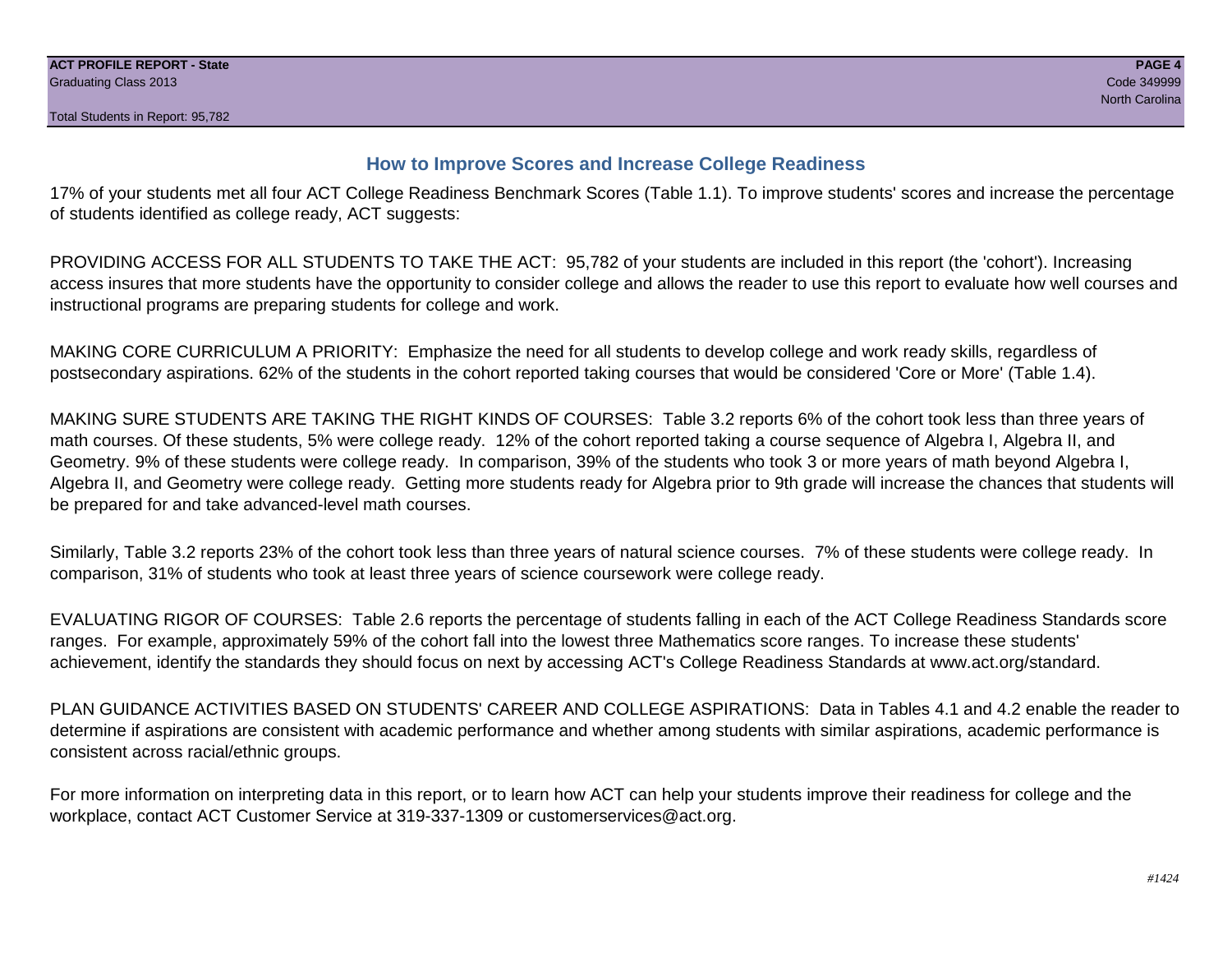**ACT PROFILE REPORT - State: SECTION I, EXECUTIVE SUMMARY PAGE 5** Graduating Class 2013 Code 349999

Total Students in Report: 95,782

# Section I Executive Summary

Beginning with the Graduating Class of 2013, all students whose scores are college reportable, both standard and extended time tests, are now included. Also beginning with the 2013 Graduating Class data, College Readiness Benchmarks for Reading and Science were updated to reflect the most recent college coursework research.

> To find the results of only standard time or extended time test takers, refer to Tables 1.7 and 1.8 on page 10.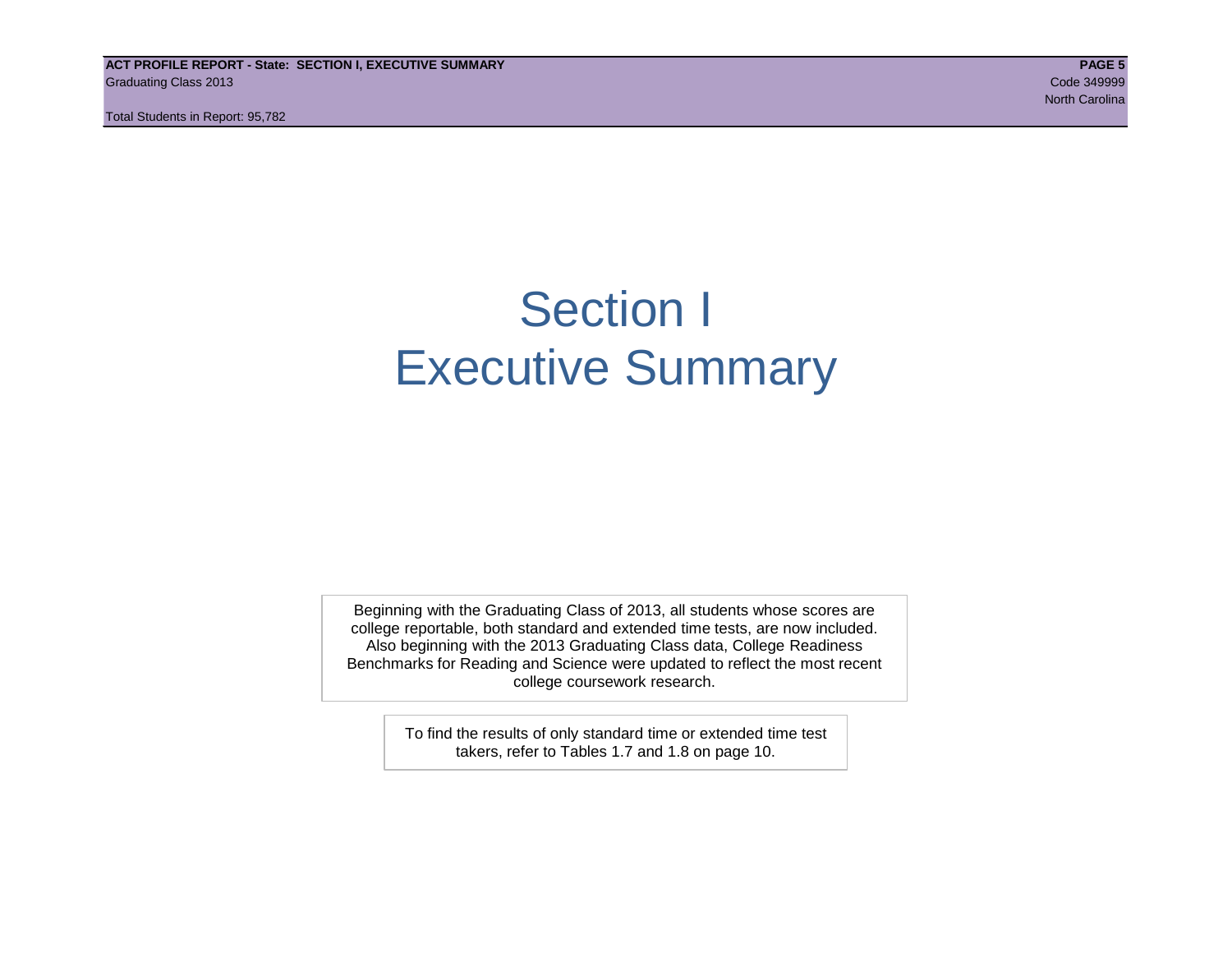#### **ACT PROFILE REPORT - State: SECTION I, EXECUTIVE SUMMARY PAGE 6** Graduating Class 2013 Code 349999

Total Students in Report: 95,782





**A benchmark score is the minimum score needed on an ACT subject-area test to indicate a 50% chance of obtaining a B or higher or about a 75% chance of obtaining a C or higher in the corresponding credit-bearing college course.**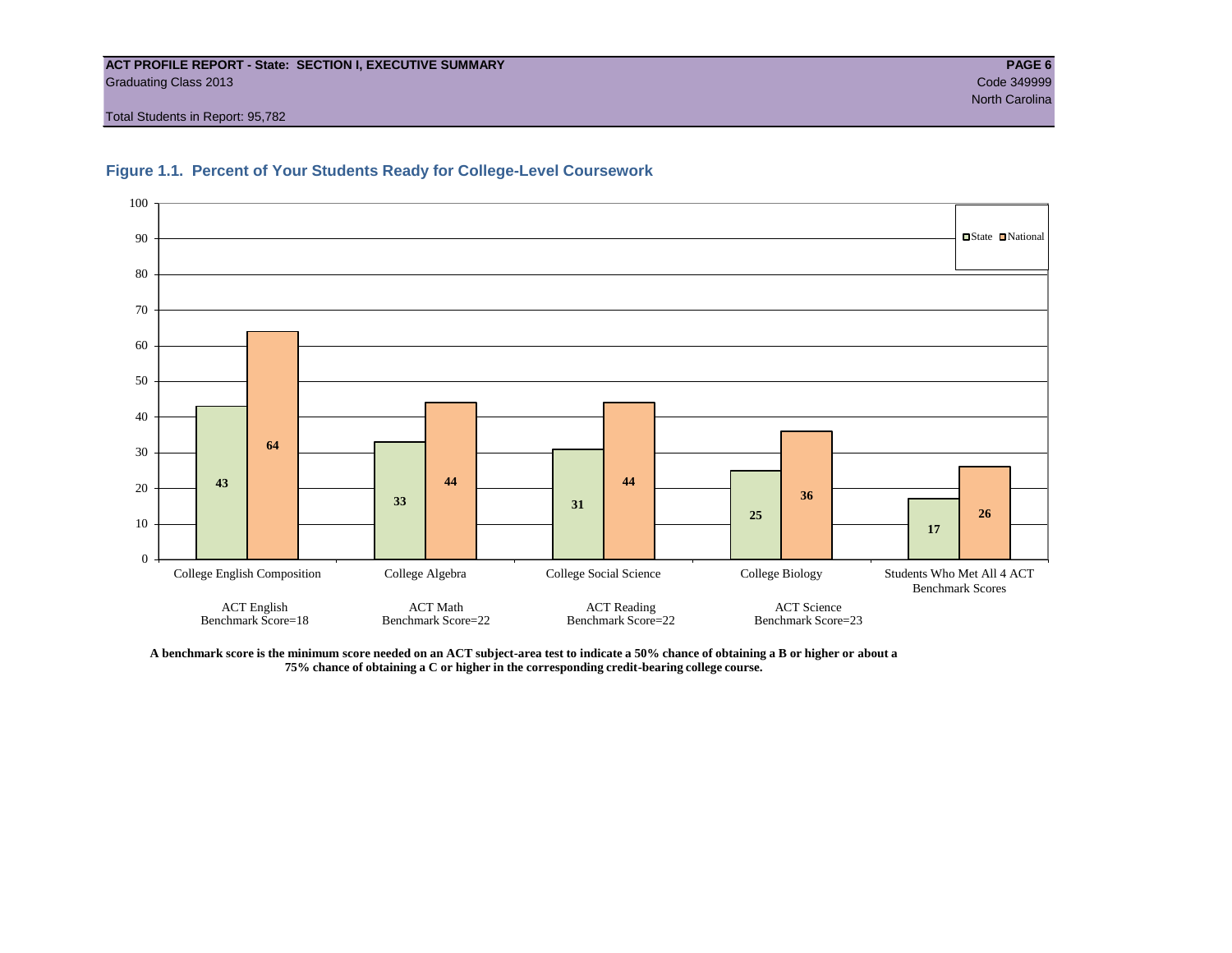#### **ACT PROFILE REPORT - State: SECTION I, EXECUTIVE SUMMARY PAGE 7** Graduating Class 2013 Code 349999

Total Students in Report: 95,782

|      | <b>Number of Students</b>       |               | <b>Percent Who Met Benchmarks</b> |          |                    |          |              |          |                |          |                     |          |  |  |
|------|---------------------------------|---------------|-----------------------------------|----------|--------------------|----------|--------------|----------|----------------|----------|---------------------|----------|--|--|
|      |                                 | <b>Tested</b> | <b>English</b>                    |          | <b>Mathematics</b> |          | Reading      |          | <b>Science</b> |          | <b>Met All Four</b> |          |  |  |
| Year | <b>State</b><br><b>National</b> |               | <b>State</b>                      | National | State              | National | <b>State</b> | National | <b>State</b>   | National | <b>State</b>        | National |  |  |
| 2009 | 13.347                          | 1,480,469     | 69                                | 67       | 51                 | 42       | 56           | 53       | 30             | 28       | 26                  | 23       |  |  |
| 2010 | 14,673                          | .568,835      | 70                                | 66       | 55                 | 43       | 58           | 52       | 34             | 29       | 30                  | 24       |  |  |
| 2011 | 16,736                          | 1,623,112     | 70                                | 66       | 56                 | 45       | 58           | 52       | 34             | 30       | 30                  | 25       |  |  |
| 2012 | 18,817                          | 1,666,017     | 69                                | 67       | 56                 | 46       | 58           | 52       | 34             | 31       | 30                  | 25       |  |  |
| 2013 | 95,782<br>1,799,243             |               | 43                                | 64       | 33                 | 44       | 31           | 44       | 25             | 36       |                     | 26       |  |  |

# **Table 1.1. Five Year Trends—Percent of Students Who Met College Readiness Benchmarks**

# **Table 1.2. Five Year Trends—Average ACT Scores**

|      | <b>Number of Students</b>       |          |              | <b>Average ACT Scores</b> |       |                    |              |                 |              |                |              |                  |  |  |  |
|------|---------------------------------|----------|--------------|---------------------------|-------|--------------------|--------------|-----------------|--------------|----------------|--------------|------------------|--|--|--|
|      |                                 | Tested   |              | <b>English</b>            |       | <b>Mathematics</b> |              | <b>Reading</b>  |              | <b>Science</b> |              | <b>Composite</b> |  |  |  |
| Year | <b>National</b><br><b>State</b> |          | <b>State</b> | National                  | State | National           | <b>State</b> | <b>National</b> | <b>State</b> | National       | <b>State</b> | National         |  |  |  |
| 2009 | 13.347                          | .480,469 | 20.9         | 20.6                      | 22.0  | 21.0               | 21.9         | 21.4            | 21.1         | 20.9           | 21.6         | 21.1             |  |  |  |
| 2010 | 14,673                          | .568.835 | 21.1         | 20.5                      | 22.3  | 21.0               | 22.2         | 21.3            | 21.6         | 20.9           | 21.9         | 21.0             |  |  |  |
| 2011 | 16,736                          | .623,112 | 21.2         | 20.6                      | 22.4  | 21.1               | 22.2         | 21.3            | 21.4         | 20.9           | 21.9         | 21.1             |  |  |  |
| 2012 | 18,817                          | .666,017 | 21.0         | 20.5                      | 22.3  | 21.1               | 22.2         | 21.3            | 21.4         | 20.9           | 21.9         | 21.1             |  |  |  |
| 2013 | 95,782                          | ,799,243 | 17.1         | 20.2                      | 19.6  | 20.9               | 18.8         | 21.1            | 18.7         | 20.7           | 18.7         | 20.9             |  |  |  |

# **Table 1.3. Five Year Trends—Average ACT Scores Nationwide**

|      | <b>Number of Students</b> |                | <b>Average ACT Scores</b> |         |                |                  |  |  |  |  |  |
|------|---------------------------|----------------|---------------------------|---------|----------------|------------------|--|--|--|--|--|
| Year | Tested                    | <b>English</b> | <b>Mathematics</b>        | Reading | <b>Science</b> | <b>Composite</b> |  |  |  |  |  |
| 2009 | ,480,469                  | 20.6           | 21.0                      | 21.4    | 20.9           | 21.1             |  |  |  |  |  |
| 2010 | ,568,835                  | 20.5           | 21.0                      | 21.3    | 20.9           | 21.0             |  |  |  |  |  |
| 2011 | ,623,112                  | 20.6           | 21.1                      | 21.3    | 20.9           | 21.1             |  |  |  |  |  |
| 2012 | ,666,017                  | 20.5           | 21.1                      | 21.3    | 20.9           | 21.1             |  |  |  |  |  |
| 2013 | 1,799,243                 | 20.2           | 20.9                      | 21.1    | 20.7           | 20.9             |  |  |  |  |  |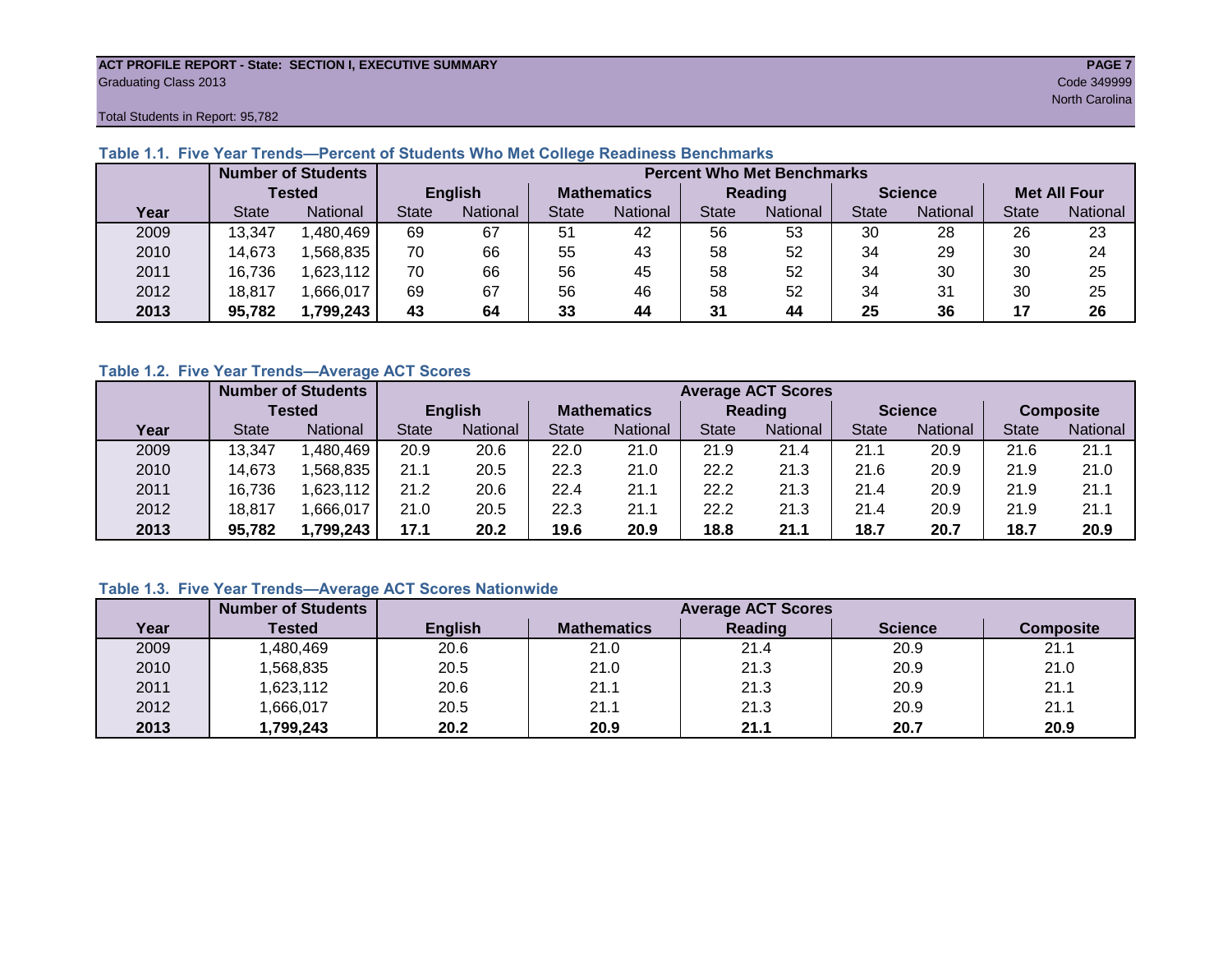#### **ACT PROFILE REPORT - State: SECTION I, EXECUTIVE SUMMARY PAGE 8** Graduating Class 2013 Code 349999

#### Total Students in Report: 95,782

|      |                   |                                     |      |                      |         |                |         |                    |         | <b>Average ACT Scores</b> |         |                |         |                  |
|------|-------------------|-------------------------------------|------|----------------------|---------|----------------|---------|--------------------|---------|---------------------------|---------|----------------|---------|------------------|
|      |                   | <b>Number of Students</b><br>Tested |      | Percent <sup>2</sup> |         | <b>English</b> |         | <b>Mathematics</b> |         | <b>Reading</b>            |         | <b>Science</b> |         | <b>Composite</b> |
|      | Core<br>Less      |                                     |      |                      |         |                |         |                    |         |                           |         |                |         |                  |
|      | Core or           | Less than                           | or   | than                 | Core or | Less than      | Core or | Less than          | Core or | Less than                 | Core or | Less than      | Core or | Less than        |
| Year | More <sup>'</sup> | Core                                | More | Core                 | More    | Core           | More    | Core               | More    | Core                      | More    | Core           | More    | Core             |
| 2009 | 10.743            | 2,296                               | 80   | 17                   | 21.7    | 17.3           | 22.7    | 19.0               | 22.7    | 18.9                      | 21.7    | 18.5           | 22.3    | 18.6             |
| 2010 | 11,960            | 2.474                               | 82   | 17                   | 21.9    | 17.1           | 23.0    | 19.3               | 22.9    | 18.8                      | 22.2    | 18.6           | 22.6    | 18.6             |
| 2011 | 13,768            | 2,600                               | 82   | 16                   | 21.9    | 17.4           | 23.0    | 19.4               | 22.8    | 19.0                      | 22.0    | 18.7           | 22.5    | 18.8             |
| 2012 | 15,843            | 2.771                               | 84   | 15                   | 21.7    | 17.5           | 22.9    | 19.4               | 22.8    | 19.1                      | 21.9    | 18.7           | 22.4    | 18.8             |
| 2013 | 59.014            | 32.379                              | 62   | 34                   | 19.0    | 14.1           | 21.1    | 17.4               | 20.6    | 16.0                      | 20.2    | 16.3           | 20.3    | 16.1             |

### **Table 1.4. Five Year Trends—Average ACT Scores by Level of Preparation**

<sup>1</sup>"Core or More" results correspond to students taking four or more years of English AND three or more years each of math, social studies, and natural science.

 $2$ Percent of all students tested. Numbers will not add up to 100% due to student non-response.

# **Table 1.5. Five Year Trends—Percent and Average Composite Score by Race/Ethnicity**

|                                        |        | 2009             |      |        | 2010          |      | 2011   |     |      | 2012   |     |      | 2013   |     |      |
|----------------------------------------|--------|------------------|------|--------|---------------|------|--------|-----|------|--------|-----|------|--------|-----|------|
|                                        | N      | N<br>$\%$<br>Avg |      |        | $\frac{9}{6}$ | Avg  | N      | %   | Avg  | Ν      | %   | Ava  | N      | %   | Avg  |
| <b>All Students</b>                    | 13.347 | 100              | 21.6 | 14.673 | 100           | 21.9 | 16.736 | 100 | 21.9 | 18.817 | 100 | 21.9 | 95,782 | 100 | 18.7 |
| <b>Black/African American</b>          | 2.946  | 22               | 17.1 | 3.099  | 21            | 17.4 | 3,606  | 22  | 17.4 | 4.107  | 22  | 17.2 | 20,927 | 22  | 15.6 |
| American Indian/Alaska Native          | 117    |                  | 19.8 | 149    |               | 19.3 | 138    |     | 18.6 | 164    |     | 19.4 | 1,119  |     | 16.2 |
| White                                  | 8,571  | 64               | 23.0 | 9,377  | 64            | 23.4 | 10,435 | 62  | 23.5 | 11.423 | 61  | 23.4 | 50.942 | 53  | 20.3 |
| Hispanic/Latino                        | 432    |                  | 20.9 | 596    | 4             | 20.3 | 819    | 5   | 20.8 | .168   | 6   | 20.9 | 9,428  | 10  | 17.0 |
| Asian                                  | 374    |                  | 24.7 | 490    | 3             | 24.3 | 594    | 4   | 24.6 | 642    |     | 24.8 | 2,403  |     | 21.0 |
| Native Hawaiian/Other Pacific Islander |        |                  |      | 0      | 0             |      |        | 0   | 19.4 | 24     |     | 21.3 | 159    | 0   | 17.4 |
| Two or more races                      | 308    |                  | 21.4 | 394    | 3             | 21.5 | 478    | 3   | 21.1 | 607    |     | 21.5 | 3,774  | Д   | 18.6 |
| Prefer not to respond/No response      | 599    |                  | 22.9 | 568    | 4             | 22.8 | 661    | 4   | 23.2 | 682    | 4   | 23.3 | 7,030  |     | 18.2 |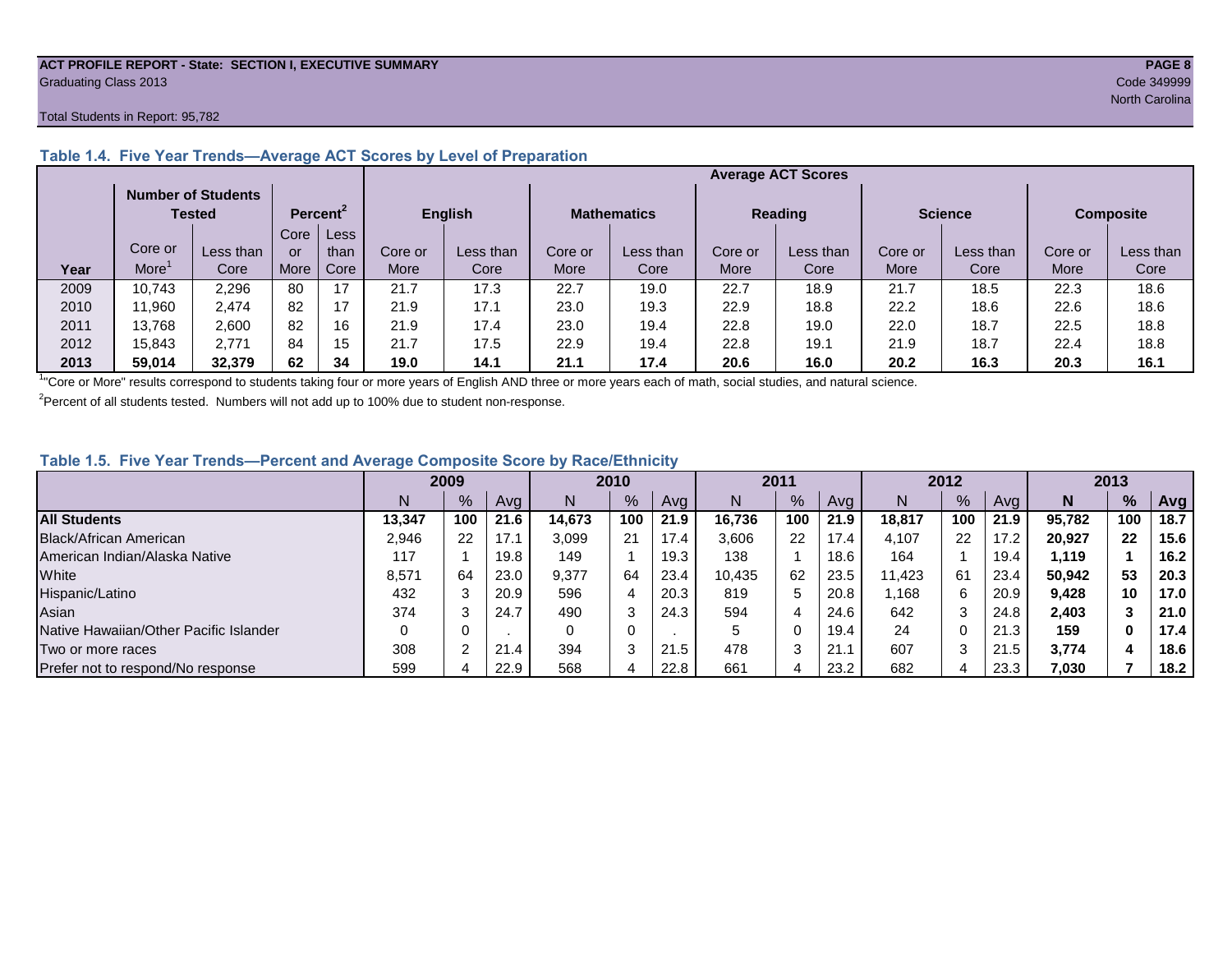#### **ACT PROFILE REPORT - State: SECTION I, EXECUTIVE SUMMARY PAGE 9 Graduating Class 2013** Code 349999 Code 349999

north Carolina and Carolina and Carolina and Carolina and Carolina and Carolina and Carolina and Carolina and C

#### Total Students in Report: 95,782

### **Table 1.6. Percent of Students in College Readiness Standards Score Ranges**

| <b>CRS</b>    | <b>English</b>       | <b>Mathematics</b>    | <b>Reading</b>         | <b>Science</b>       |  |  |
|---------------|----------------------|-----------------------|------------------------|----------------------|--|--|
| Range         | (Benchmark = $18$ )  | (Benchmark = $22$ )   | (Benchmark = $22$ )    | (Benchmark = $23$ )  |  |  |
|               | 100%                 | 100%                  | 100%                   | 100%                 |  |  |
| $1 - 12$      | 29%<br>50%<br>13%    | 50%<br>1%<br>$1\%$    | 50%<br>19%<br>$8\%$    | 50%<br>14%<br>7%     |  |  |
|               | $0\%$                | $0\%$                 | $0\%$                  | $0\%$                |  |  |
| $13 - 15$     | 100%                 | 100%                  | 100%                   | 100%                 |  |  |
|               | 50%<br>17%<br>13%    | 50%<br>18%<br>14%     | 50%<br>18%<br>13%      | 50%<br>16%<br>10%    |  |  |
|               | $0\%$                | $0\%$                 | $0\%$                  | $0\%$                |  |  |
| 16-19         | 100%                 | 100%                  | 100%                   | 100%                 |  |  |
|               | 50%<br>19%<br>18%    | 40%<br>33%<br>50%     | 50%<br>22%<br>21%      | 50%<br>23%<br>23%    |  |  |
|               | $0\%$                | $0\%$                 | $0\%$                  | $0\%$                |  |  |
| $20 - 23$     | 100%                 | 100%                  | 100%                   | 100%                 |  |  |
|               | 50%<br>25%<br>19%    | 50%<br>19%<br>17%     | 50%<br>24%<br>19%      | $30\%$<br>28%<br>50% |  |  |
|               | 0%                   | $0\%$                 | $0\%$                  | 0%                   |  |  |
| 24-27         | 100%                 | 100%                  | 100%                   | 100%                 |  |  |
|               | 50%<br>16%<br>10%    | 50%<br>21%<br>17%     | 50%<br>15%<br>10%      | 50%<br>20%<br>13%    |  |  |
|               | $0\%$                | $0\%$                 | $0\%$                  | $0\%$                |  |  |
| 28-32         | 100%                 | 100%                  | 100%                   | 100%                 |  |  |
|               | 50%<br>10%<br>$5\%$  | 50%<br>$9\%$<br>$5\%$ | 50%<br>13%<br>$9\%$    | 50%<br>$8\%$<br>4%   |  |  |
|               | $0\%$                | $0\%$                 | $0\%$                  | $0\%$                |  |  |
|               | 100%                 | 100%                  | 100%                   | 100%                 |  |  |
| 33-36         | 50%                  | 50%                   | 50%                    | 50%                  |  |  |
|               | $5\%$<br>2%<br>$0\%$ | $3%$<br>2%<br>$0\%$   | $5\%$<br>$3%$<br>$0\%$ | 2%<br>$1\%$<br>$0\%$ |  |  |
|               | 100%                 | 100%                  | 100%                   | 100%                 |  |  |
| % At or Above | 64%<br>43%           | 44%                   | 44%                    |                      |  |  |
| Benchmark     | 50%                  | 50%<br>33%            | 50%<br>31%             | 36%<br>50%<br>25%    |  |  |
|               | $0\%$                | $0\%$                 | $0\%$                  | $0\%$                |  |  |
|               |                      | $=$ State             | $=$ National           |                      |  |  |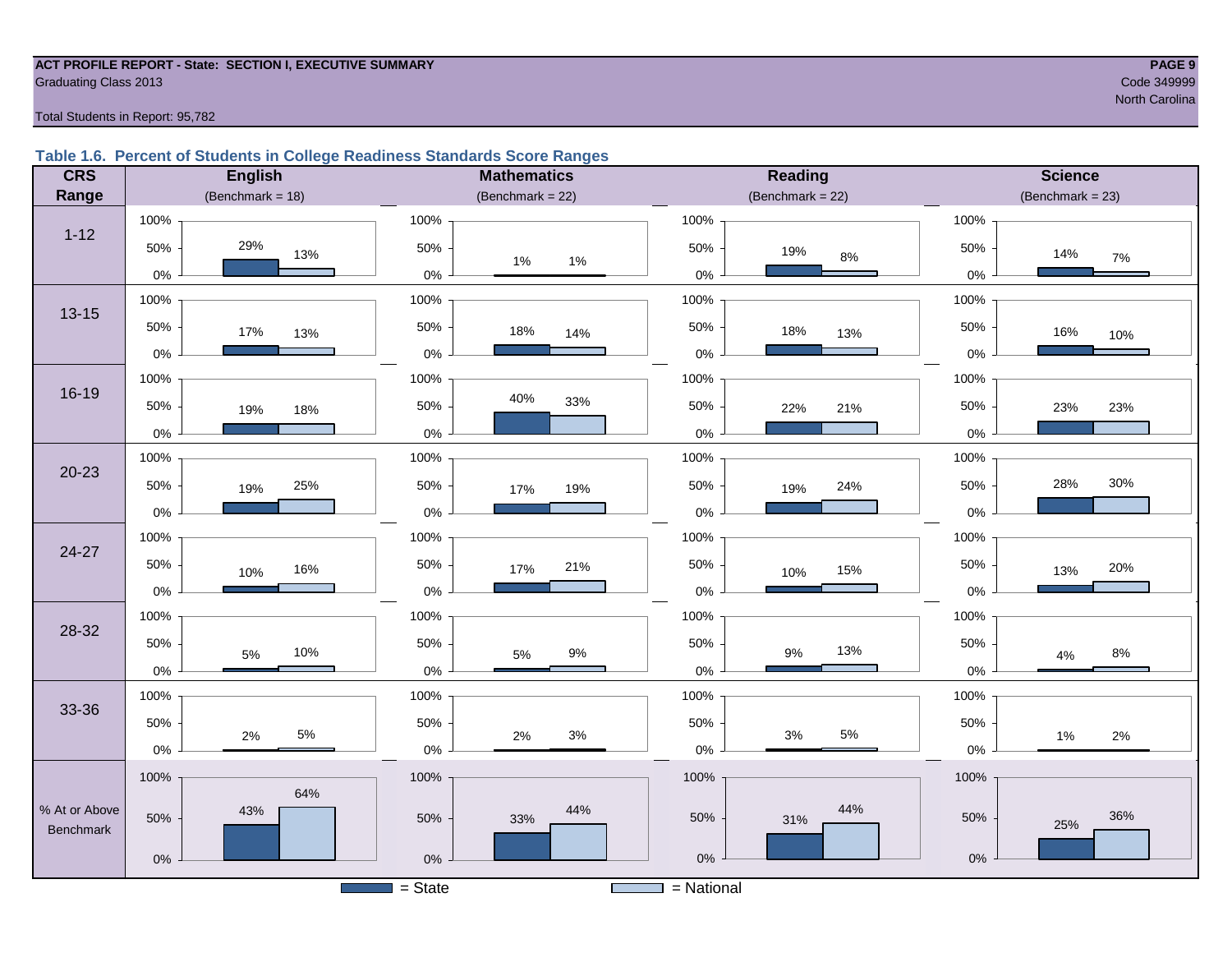#### **ACT PROFILE REPORT- State: SECTION II, ACADEMIC ACHIEVEMENT PAGE 10** Graduating Class 2013 Code 349999

Total Students in Report: 95,782

| <b>Student Group</b> | <b>Test Session</b>  |             |         |         | <b>Average ACT Scores</b> |         |         |           |  |  |  |  |  |  |
|----------------------|----------------------|-------------|---------|---------|---------------------------|---------|---------|-----------|--|--|--|--|--|--|
|                      | <b>Duration</b>      | N           | Percent | English | Mathematics               | Reading | Science | Composite |  |  |  |  |  |  |
|                      | <b>Standard Time</b> | 91,267      | 95      | 17.2    | 19.8                      | 19.0    | 18.8    | 18.8      |  |  |  |  |  |  |
| <b>State</b>         | <b>Extended Time</b> | 4,515       | 5       | 13.8    | 16.6                      | 15.9    | 16.2    | 15.7      |  |  |  |  |  |  |
|                      | Total                | 95,782      | 100     | 17.1    | 19.6                      | 18.8    | 18.7    | 18.7      |  |  |  |  |  |  |
|                      | <b>Standard Time</b> | 1,727,041   | 96      | 20.4    | 21.0                      | 21.3    | 20.9    | 21.0      |  |  |  |  |  |  |
| <b>National</b>      | <b>Extended Time</b> | 72,202<br>4 |         | 15.9    | 17.7                      | 18.1    | 17.9    | 17.5      |  |  |  |  |  |  |
|                      | Total                | ,799,243    | 100     | 20.2    | 20.9                      | 21.1    | 20.7    | 20.9      |  |  |  |  |  |  |

### **Table 1.7. Average ACT College Reportable Scores by Test Session Duration**

# **Table 1.8. Percent of Students Who Met College Readiness Benchmark Scores by Test Session Duration**

| <b>Student Group</b> | <b>Test Session</b>  |         | Met         |         |         |          |
|----------------------|----------------------|---------|-------------|---------|---------|----------|
|                      | <b>Duration</b>      | English | Mathematics | Reading | Science | All Four |
|                      | Standard Time        | 45      | 34          | 32      | 25      | 17       |
| <b>State</b>         | <b>Extended Time</b> | 21      | 12          | 16      | 11      |          |
|                      | Total                | 43      | 33          | 31      | 25      | 17       |
|                      | Standard Time        | 65      | 45          | 45      | 37      | 27       |
| <b>National</b>      | <b>Extended Time</b> | 35      | 20          | 28      | 20      | 13       |
|                      | Total                | 64      | 44          | 44      | 36      | 26       |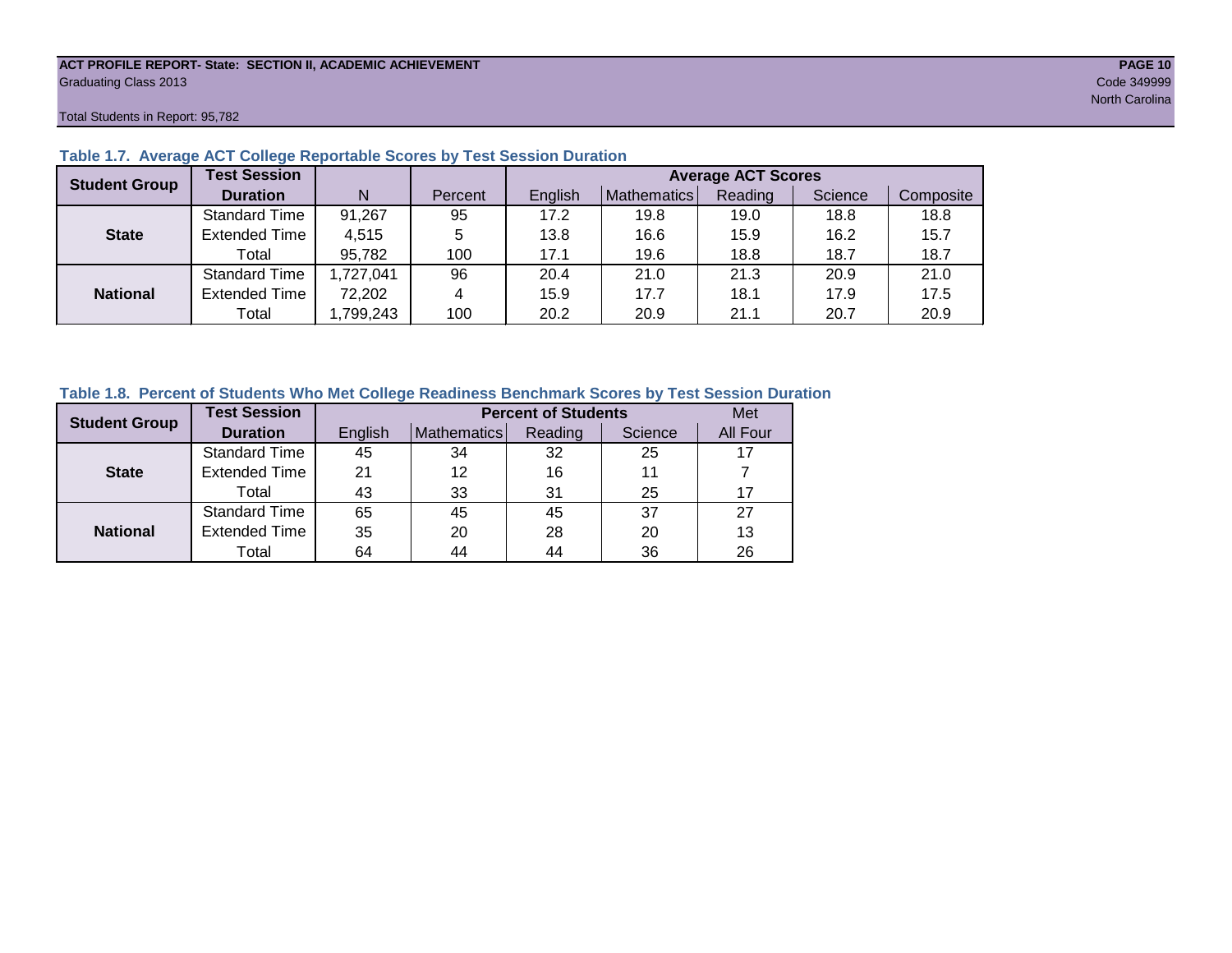# Section II Academic Achievement

Beginning with the Graduating Class of 2013, all students whose scores are college reportable, both standard and extended time tests, are now included. Also beginning with the 2013 Graduating Class data, College Readiness Benchmarks for Reading and Science were updated to reflect the most recent college coursework research.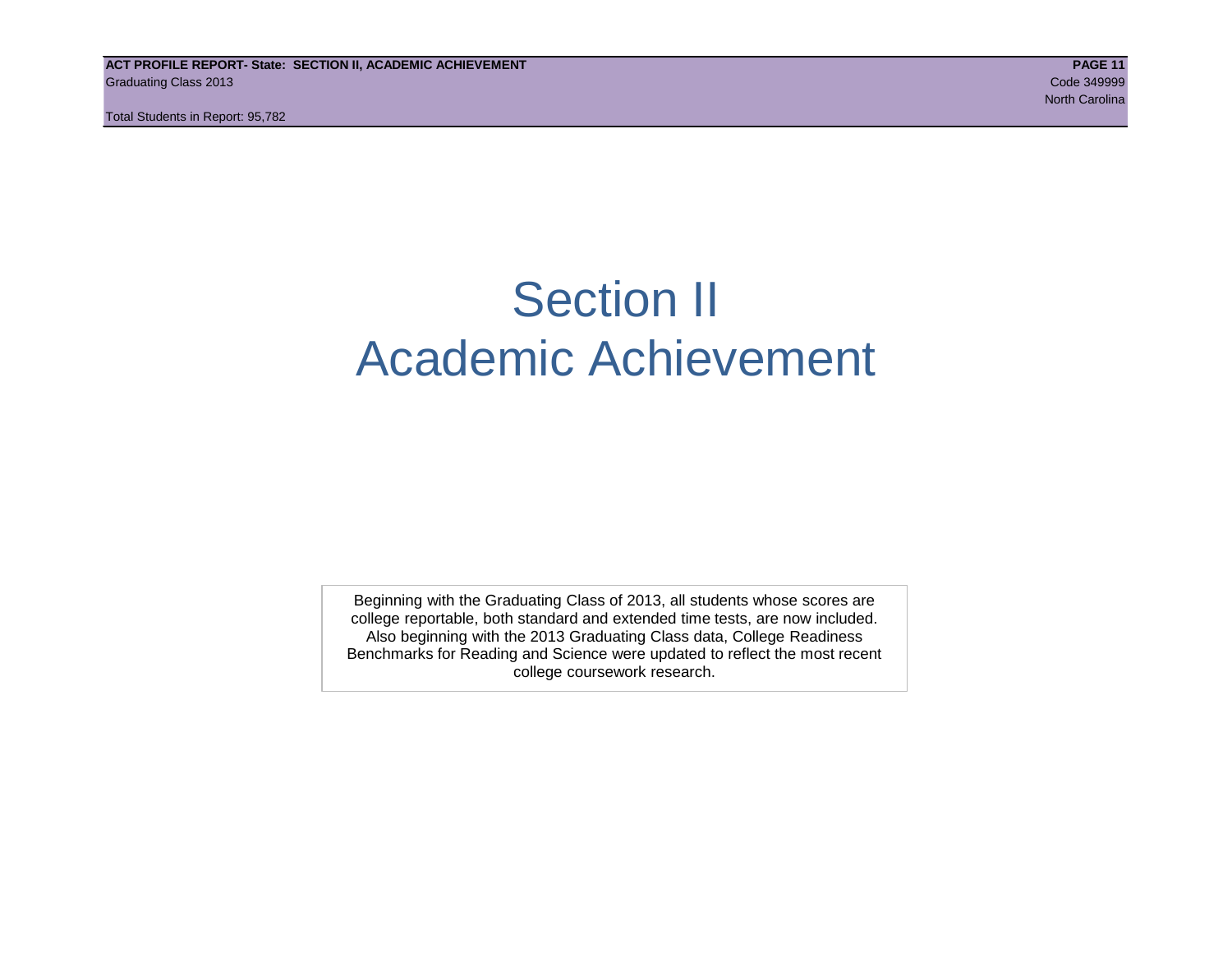# **ACT PROFILE REPORT- State: SECTION II, ACADEMIC ACHIEVEMENT PAGE 12** Code 349999 Code 349999 Code 349999 Code 349999 Code 349999 Code 349999 Code 349999 Code 349999 Code 349999 Code 349999 Code 349999 Code 349999 Code 349999 Code 349999 Code 349999 Code 349999 Code 349999 Code 349999 Code 3

Total Students in Report: 95,782

|  | Table 2.1. ACT Score Distributions, Cumulative Percentages (CP <sup>1</sup> ), and Score Averages |  |  |  |
|--|---------------------------------------------------------------------------------------------------|--|--|--|
|  |                                                                                                   |  |  |  |

| <b>ACT Scale</b> |                        | <b>English</b> |                | <b>Mathematics</b> |             | Reading        |             | <b>Science</b>          |                | Composite      | <b>ACT Scale</b> |
|------------------|------------------------|----------------|----------------|--------------------|-------------|----------------|-------------|-------------------------|----------------|----------------|------------------|
| <b>Score</b>     | N                      | <b>CP</b>      | N              | <b>CP</b>          | N           | CP             | N           | CP                      | N <sub>1</sub> | CP             | <b>Score</b>     |
| 36               | 150                    | 100            | $171$          | 100                | 450         | 100            | 174         | 100                     | 44             | 100            | 36               |
| 35               | 568                    | 100            | 312            | 100                | 685         | 100            | 208         | 100                     | 130            | 100            | 35               |
| 34               | 561                    | 99             | 381            | 99                 | 407         | 99             | 256         | 100                     | 292            | 100            | 34               |
| 33               | 682                    | 99             | 580            | 99                 | 1,129       | 98             | 310         | 99                      | 425            | 100            | 33               |
| 32               | 661                    | 98             | 466            | 98                 | 1,259       | 97             | 437         | 99                      | 556            | 99             | 32               |
| 31               | 740                    | 97             | 531            | 98                 | 2,516       | 96             | 601         | 99                      | 801            | 98             | 31               |
| 30               | 811                    | 96             | 703            | 97                 | 1,612       | 93             | 764         | 98                      | 1,047          | 98             | 30               |
| 29               | 1,460                  | 96             | 1,358          | 97                 | 1,738       | 92             | 852         | 97                      | 1,368          | 97             | 29               |
| 28               | 1,174                  | 94             | 1,961          | 95                 | 1,848       | 90             | 1,131       | 96                      | 1,754          | 95             | 28               |
| 27               | 1,640                  | 93             | 3,233          | 93                 | 2,091       | 88             | 1,450       | 95                      | 2,240          | 93             | 27               |
| 26               | 1,955                  | 91             | 3,063          | 90                 | 2,205       | 86             | 3,133       | 94                      | 2,671          | 91             | 26               |
| 25               | 2,330                  | 89             | 4,681          | 87                 | 2,387       | 83             | 2,951       | 90                      | 3,219          | 88             | 25               |
| 24               | 3,452                  | 87             | 5,253          | 82                 | 3,050       | 81             | 5,236       | 87                      | 3,776          | 85             | 24               |
| 23               | 2,883                  | 83             | 4,358          | ${\bf 76}$         | 4,897       | 78             | 6,131       | 82                      | 4,386          | 81             | 23               |
| 22               | 3,978                  | 80             | 4,377          | $72\,$             | 3,252       | 73             | 4,176       | 75                      | 5,085          | 76             | 22               |
| 21               | 5,767                  | 76             | 4,883          | 67                 | 6,020       | 69             | 8,167       | 71                      | 5,140          | 71             | 21               |
| 20               | 5,255                  | 70             | 3,003          | 62                 | 3,698       | 63             | 8,592       | 62                      | 5,382          | 66             | 20               |
| 19               | 3,785                  | 64             | 5,606          | 59                 | 6,238       | 59             | 5,401       | 53                      | 5,813          | 60             | 19               |
| 18               | 3,729                  | 60             | 8,578          | 53                 | 3,943       | 53             | 5,810       | 48                      | 6,244          | 54             | 18               |
| 17               | 4,094                  | 57             | 10,337         | 44                 | 7,128       | 48             | 5,219       | 42                      | 6,611          | 47             | 17               |
| 16               | 6,146                  | 52             | 13,476         | 33                 | 4,134       | 41             | 5,402       | 36                      | 7,171          | 41             | 16               |
| 15               | 6,873                  | 46             | 10,794         | 19                 | 4,478       | 37             | 5,332       | 31                      | 7,170          | 33             | 15               |
| 14               | 6,754                  | 39             | 4,139          | 8                  | 8,110       | 32             | 5,170       | 25                      | 7,438          | 26             | 14               |
| 13               | 2,993                  | 32             | 2,681          | $\overline{4}$     | 4,554       | 23             | 5,114       | $20\,$                  | 7,164          | 18             | 13               |
| 12               | 4,756                  | 29             | 395            | $\overline{1}$     | 7,582       | 19             | 4,135       | 14                      | 5,541          | 10             | 12               |
| 11               | 6,598                  | 24             | 332            |                    | 5,648       | 11             | 3,657       | 10                      | 2,836          | 5              | 11               |
| 10               | 4,656                  | 17             | 21             | $\overline{1}$     | 1,876       | 5              | 3,635       | 6                       | 936            | 2              | 10               |
| 9                | 4,888                  | 12             | 49             |                    | 1,246       | 3              | 1,055       | $\overline{\mathbf{c}}$ | 324            | $\overline{1}$ | 9                |
| 8                | 3,351                  | $\overline{7}$ | 26             |                    | 800         | $\overline{2}$ | 591         | 1                       | 125            |                | 8                |
| $\overline{7}$   | 1,542                  | 3              | $\mathbf 0$    |                    | 76          |                | 345         | 1                       | 63             |                | $\overline{7}$   |
| 6                | 993                    | $\overline{2}$ | 15             |                    | 374         |                | 178         | 1                       | 20             |                | 6                |
| 5                | 333                    |                | $\pmb{0}$      |                    | 200         |                | 8           | 1                       | 6              |                | 5                |
| 4                | 142                    |                | 12             |                    | 100         |                | 83          | 1                       | 2              |                |                  |
| 3                | 58                     |                | $\mathbf 0$    | $\overline{1}$     | $\mathbf 2$ |                | 60          | 1                       | $\overline{1}$ |                | 3                |
| $\overline{2}$   | 16                     | 1              | $\mathbf 0$    |                    | 36          |                | $\mathbf 0$ | $\mathbf{1}$            |                |                | $\overline{2}$   |
|                  | 8                      | $\mathbf{1}$   | $\overline{7}$ | $\mathbf{1}$       | 13          |                | 18          |                         | $\Omega$       | $\overline{1}$ |                  |
| Avg (SD)         | 19.6(4.8)<br>17.1(6.5) |                |                |                    | 18.8(6.5)   |                | 18.7(5.4)   |                         | 18.7(5.3)      | Avg (SD)       |                  |

<sup>1</sup>CP is the cumulative percent of students at or below a score point.

Note: Shaded portions of columns identify the students who met/exceeded the ACT College Readiness Benchmark Scores.

North Carolina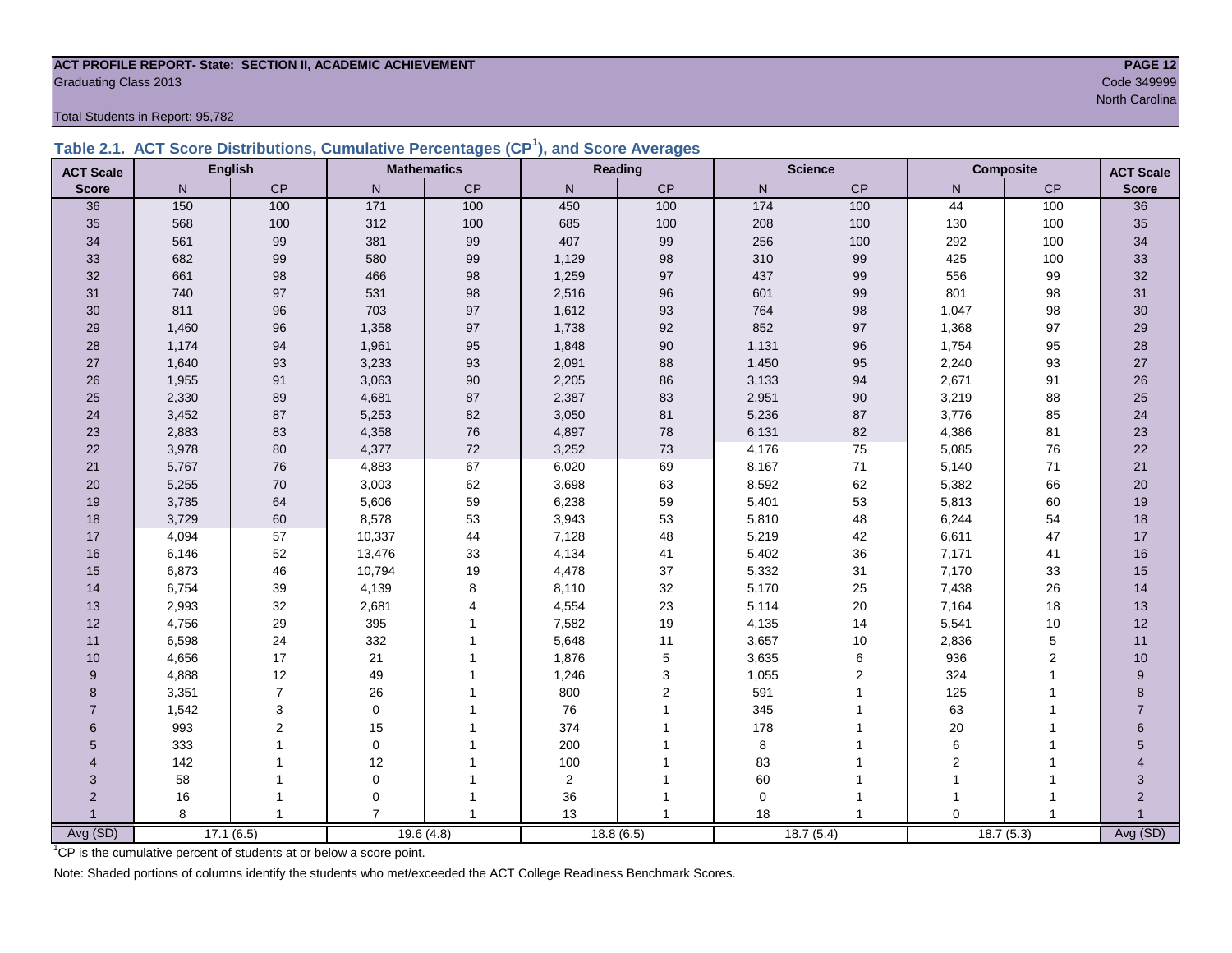#### **ACT PROFILE REPORT- State: SECTION II, ACADEMIC ACHIEVEMENT PAGE 13** Graduating Class 2013 Code 349999

**ACT Scale Score**

#### Total Students in Report: 95,782

|                  |                                                     | . .            |      |           |                                           |           |       |                    |                       |     |                            |     |                        |     |              |
|------------------|-----------------------------------------------------|----------------|------|-----------|-------------------------------------------|-----------|-------|--------------------|-----------------------|-----|----------------------------|-----|------------------------|-----|--------------|
|                  |                                                     | <b>English</b> |      |           |                                           | Reading   |       | <b>Mathematics</b> |                       |     |                            |     |                        |     |              |
|                  |                                                     |                |      |           | <b>Social Studies/</b>                    |           |       |                    | <b>Pre/Elementary</b> |     | <b>Algebra/ Coordinate</b> |     | <b>Plane Geometry/</b> |     |              |
| <b>ACT Scale</b> | <b>Rhetorical Skills</b><br><b>Usage/ Mechanics</b> |                |      |           | <b>Sciences</b><br><b>Arts/Literature</b> |           |       |                    | Algebra               |     | <b>Geometry</b>            |     | <b>Trigonometry</b>    |     | <b>ACT S</b> |
| <b>Score</b>     | N                                                   | <b>CP</b>      | N    | <b>CP</b> | N                                         | <b>CP</b> | N     | CP                 | N                     | CP  | N                          | СP  | N                      | CP  | Sco          |
| 18               | .502                                                | 100            | 639  | 100       | .378                                      | 100       | 2,326 | 100                | 2.747                 | 100 | 326                        | 100 | 343                    | 100 | 18           |
| 17               | 2.440                                               | 98             | 713  | 99        | 2.193                                     | 99        | 4.140 | 98                 | 3.113                 | 97  | 580                        | 100 | 42                     | 100 | 17           |
| 16               | .651                                                | 96             | .636 | 99        | 3.790                                     | 96        | 4.728 | 93                 | 3.612                 | 94  | 900                        | 99  | 1.765                  | 100 | 16           |

15 | 3,009 | 94 | 3,419 | 97 | 2,583 | 92 | 5,142 | 88 | 4,496 | 90 | 3,040 | 98 | 2,134 | 98 | 15 14 | 2,203 | 91 | 2,504 | 93 | 5,384 | 90 | 1,415 | 83 | 4,419 | 85 | 5,713 | 95 | 5,090 | 96 | 14 13 | 3,963 | 89 | 4,376 | 91 | 4,623 | 84 | 5,247 | 81 | 4,991 | 81 | 10,004 | 89 | 7,569 | 90 | 13 12 | 4,589 | 85 | 7,466 | 86 | 5,663 | 79 | 5,101 | 76 | 9,157 | 76 | 8,582 | 79 | 6,597 | 82 | 12 11 | 5,855 | 80 | 8,641 | 78 | 6,566 | 73 | 9,501 | 71 | 5,678 | 66 | 10,458 | 70 | 12,856 | 75 | 11 10 8,895 | 74 | 7,302 | 69 | 7,232 | 66 | 5,615 | 61 | 10,680 | 60 | 13,404 | 59 | 9,098 | 62 | 10 9 | 7,423 | 64 | 11,917 | 62 | 15,032 | 59 | 10,292 | 55 | 5,918 | 49 | 12,733 | 45 | 20,172 | 53 | 9 8 | 7,486 | 57 | 9,467 | 49 | 9,321 | 43 | 7,180 | 44 | 12,143 | 43 | 11,492 | 31 | 10,831 | 31 | 8 7 | 8,478 | 49 | 9,644 | 39 | 9,771 | 33 | 6,613 | 37 | 16,065 | 30 | 8,773 | 19 | 2,093 | 20 | 7 6 | 12,261 | 40 | 9,483 | 29 | 7,834 | 23 | 7,162 | 30 | 7,825 | 13 | 5,566 | 10 | 7,863 | 18 | 6 5 | 8,331 | 27 | 4,901 | 19 | 9,700 | 15 | 12,234 | 22 | 2,745 | 5 | 560 | 4 | 5,197 | 10 | 5 4 | 7,643 | 18 | 7,346 | 14 | 696 | 5 | 4,349 | 9 | 1,396 | 2 | 2,310 | 4 | 1,091 | 4 | 4 3 | 6,980 | 10 | 4,916 | 7 | 2,343 | 4 | 3,012 | 5 | 533 | 1 | 462 | 1 | 1,911 | 3 | 3 2 | 2,653 | 3 | 1,100 | 1 | 1,063 | 2 | 1,628 | 2 | 220 | 1 | 615 | 1 | 505 | 1 | 2 1 420 1 312 1 610 1 97 1 44 1 264 1 625 1 1

#### **Table 2.2. ACT Subscore Distributions, Cumulative Percentages (CP<sup>1</sup> ), and Subscore Averages**

Avg (SD) 8.2 (3.9) 8.7 (3.5) 9.4 (3.7) 9.5 (4.2) 10.1 (3.6) 10.0 (2.9) 9.6 (3.0) Avg (SD)  ${}^{1}$ CP is the cumulative percent of students at or below a score point.

#### **Table 2.3. ACT Score Quartile Values**

| <b>Quartile</b>      | <b>English</b> | <b>Mathematics</b> | Reading      | <b>Science</b> | Composite |
|----------------------|----------------|--------------------|--------------|----------------|-----------|
| Q3 (75th Percentile) | ∼              | ົ<br>ںے            | $\sim$<br>دے | nn             | --        |
| Q2 (50th Percentile) | $\epsilon$     |                    |              |                | ιU        |
| Q1 (25th Percentile) | . .            |                    | 1Δ.          |                |           |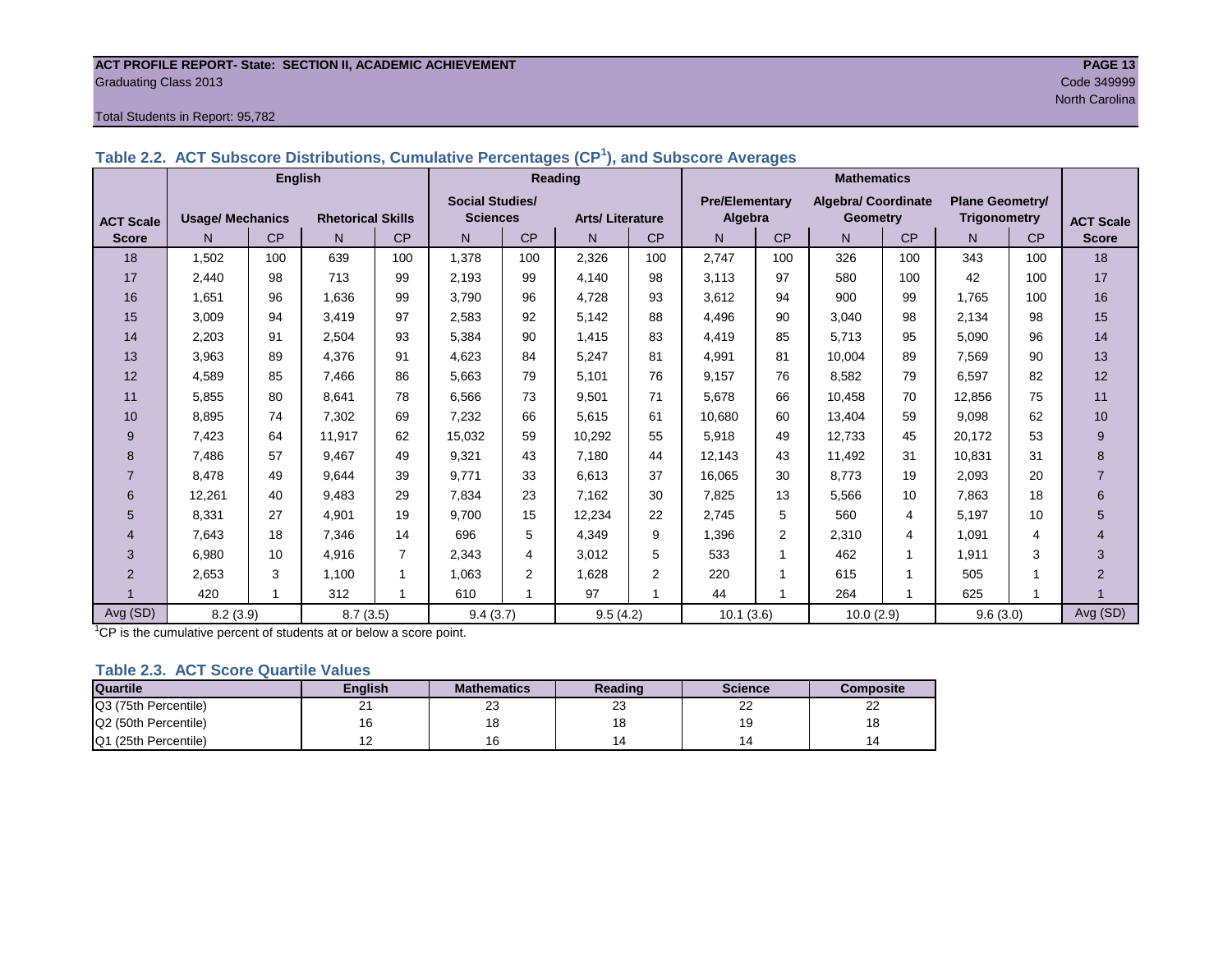Total Students in Report: 95,782

#### **Table 2.4. Average ACT Composite Scores for Race/Ethnicity by Level of Preparation**

| <b>Student</b>  |                                 | <b>Number of Students</b> | <b>Percent Taking</b>     |                     | <b>Average ACT Composite Score</b> |
|-----------------|---------------------------------|---------------------------|---------------------------|---------------------|------------------------------------|
| <b>Group</b>    | <b>Race/Ethnicity</b>           | Tested                    | Core or More <sup>1</sup> | <b>Core or More</b> | <b>Less Than Core</b>              |
|                 | <b>All Students</b>             | 95,782                    | 62                        | 20.3                | 16.1                               |
|                 | <b>Black/African American</b>   | 20,927                    | 50                        | 16.8                | 14.4                               |
|                 | American Indian/Alaska Native   | 1,119                     | 52                        | 17.6                | 14.8                               |
|                 | White                           | 50,942                    | 68                        | 21.7                | 17.4                               |
| <b>State</b>    | Hispanic/Latino                 | 9,428                     | 57                        | 18.4                | 15.2                               |
|                 | Asian                           | 2,403                     | 73                        | 22.5                | 17.0                               |
|                 | Native Hawaiian/Other Pac. Isl. | 159                       | 57                        | 19.1                | 14.7                               |
|                 | Two or more races               | 3,774                     | 63                        | 20.0                | 16.3                               |
|                 | Prefer not/No Response          | 7,030                     | 53                        | 20.2                | 15.7                               |
|                 | <b>All Students</b>             | 1,799,243                 | 74                        | 21.7                | 18.7                               |
|                 | Black/African American          | 239,598                   | 69                        | 17.5                | 15.6                               |
|                 | American Indian/Alaska Native   | 14,217                    | 62                        | 19.1                | 16.5                               |
|                 | White                           | 1,034,712                 | 76                        | 22.9                | 20.0                               |
| <b>National</b> | Hispanic/Latino                 | 259,741                   | 72                        | 19.5                | 17.2                               |
|                 | Asian                           | 71,677                    | 81                        | 24.1                | 21.5                               |
|                 | Native Hawaiian/Other Pac. Isl. | 4,772                     | 71                        | 20.5                | 17.5                               |
|                 | Two or more races               | 64,221                    | 74                        | 21.9                | 19.2                               |
|                 | Prefer not/No Response          | 110,305                   | 58                        | 22.4                | 18.4                               |

<sup>1</sup>"Core or More" results correspond to students taking four or more years of English AND three or more years each of math, social studies, and natural science.

#### **Table 2.5. Average ACT Scores by Race/Ethnicity**

| <b>Student</b>  | <b>Race/Ethnicity</b>           | <b>English</b> | <b>Mathematics</b> | <b>Reading</b> | <b>Science</b> | <b>Composite</b> |
|-----------------|---------------------------------|----------------|--------------------|----------------|----------------|------------------|
| <b>Group</b>    |                                 |                |                    |                |                |                  |
|                 | <b>All Students</b>             | 17.1           | 19.6               | 18.8           | 18.7           | 18.7             |
|                 | <b>Black/African American</b>   | 13.5           | 17.1               | 15.4           | 15.7           | 15.6             |
|                 | American Indian/Alaska Native   | 13.9           | 17.7               | 16.2           | 16.5           | 16.2             |
|                 | White                           | 19.0           | 20.9               | 20.6           | 20.1           | 20.3             |
| <b>State</b>    | Hispanic/Latino                 | 14.8           | 18.4               | 17.0           | 17.3           | 17.0             |
|                 | Asian                           | 19.1           | 23.2               | 20.2           | 21.1           | 21.0             |
|                 | Native Hawaiian/Other Pac. Isl. | 15.9           | 18.7               | 17.1           | 17.4           | 17.4             |
|                 | Two or more races               | 17.1           | 19.3               | 19.0           | 18.5           | 18.6             |
|                 | Prefer not/No Response          | 16.6           | 19.2               | 18.4           | 18.2           | 18.2             |
|                 | <b>All Students</b>             | 20.2           | 20.9               | 21.1           | 20.7           | 20.9             |
|                 | Black/African American          | 15.7           | 17.2               | 17.0           | 16.9           | 16.9             |
|                 | American Indian/Alaska Native   | 16.6           | 18.2               | 18.3           | 18.3           | 18.0             |
|                 | White                           | 21.8           | 21.9               | 22.6           | 22.0           | 22.2             |
| <b>National</b> | Hispanic/Latino                 | 17.7           | 19.3               | 18.9           | 18.8           | 18.8             |
|                 | Asian                           | 22.5           | 25.0               | 22.9           | 23.1           | 23.5             |
|                 | Native Hawaiian/Other Pac. Isl. | 18.6           | 20.1               | 19.5           | 19.5           | 19.5             |
|                 | Two or more races               | 20.6           | 20.9               | 21.6           | 20.9           | 21.1             |
|                 | Prefer not/No Response          | 20.0           | 20.8               | 21.0           | 20.5           | 20.7             |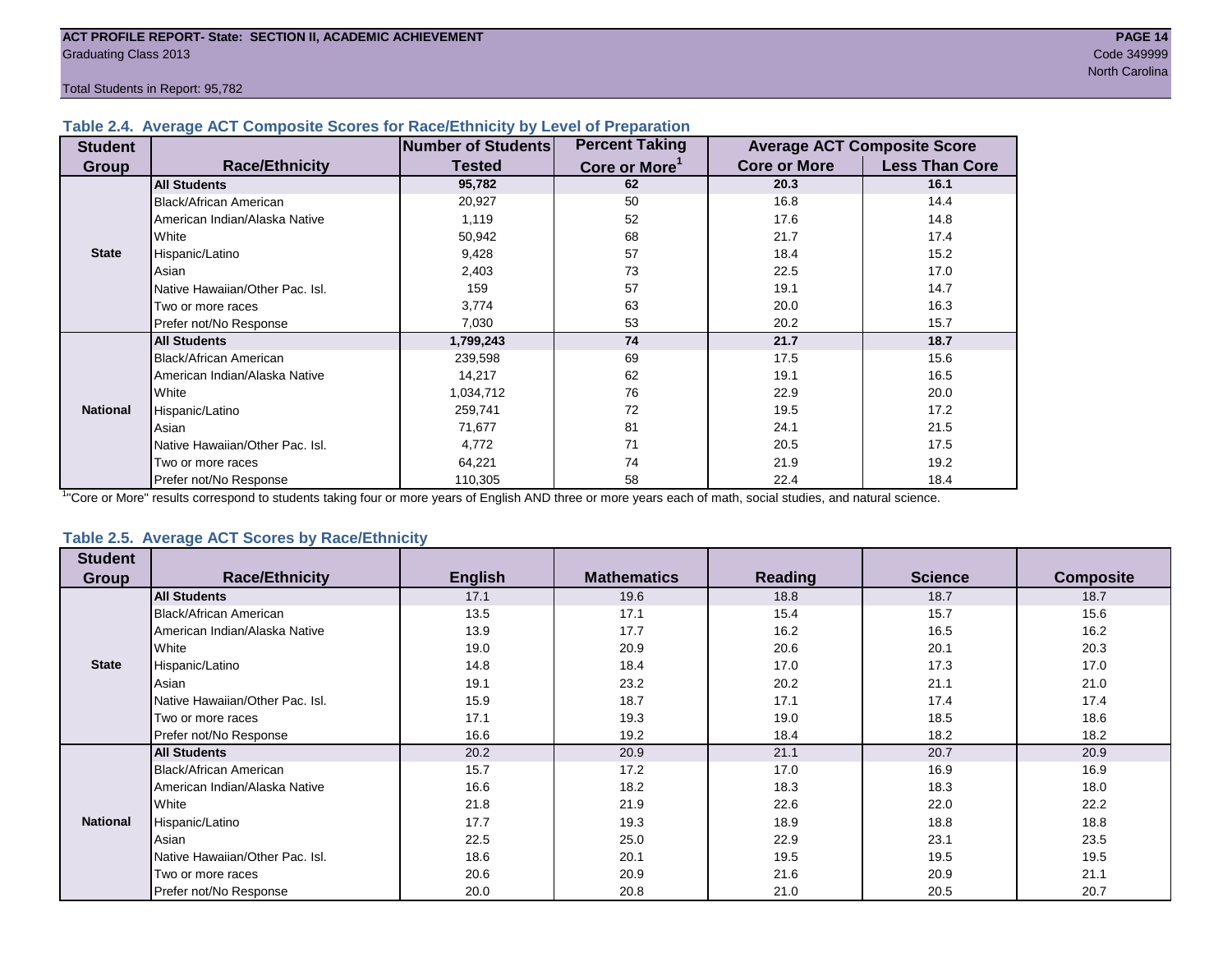#### **ACT PROFILE REPORT- State: SECTION II, ACADEMIC ACHIEVEMENT PAGE 15** Graduating Class 2013 Code 349999

north Carolina and Carolina and Carolina and Carolina and Carolina and Carolina and Carolina and Carolina and C

Total Students in Report: 95,782

| <b>Student</b>  | <b>CRS</b> |         | <b>English</b> |         | <b>Mathematics</b> |         | Reading |         | <b>Science</b> |
|-----------------|------------|---------|----------------|---------|--------------------|---------|---------|---------|----------------|
| Group           | Range      | N.      | %              | N       | %                  | N       | %       | N       | %              |
|                 | 33 to 36   | 1,961   | $\overline{2}$ | 1,444   | 2                  | 2,671   | 3       | 948     |                |
|                 | 28 to 32   | 4,846   | 5              | 5,019   | 5                  | 8,973   | 9       | 3,785   | 4              |
|                 | 24 to 27   | 9,377   | 10             | 16,230  | 17                 | 9,733   | 10      | 12,770  | 13             |
| <b>State</b>    | 20 to 23   | 17.883  | 19             | 16,621  | 17                 | 17.867  | 19      | 27,066  | 28             |
|                 | 16 to 19   | 17.754  | 19             | 37.997  | 40                 | 21.443  | 22      | 21.832  | 23             |
|                 | 13 to 15   | 16,620  | 17             | 17,614  | 18                 | 17,142  | 18      | 15,616  | 16             |
|                 | 01 to 12   | 27,341  | 29             | 857     |                    | 17,953  | 19      | 13,765  | 14             |
|                 | 33 to 36   | 81,846  | 5              | 51,648  | 3                  | 89,731  | 5       | 36,033  | 2              |
|                 | 28 to 32   | 175,672 | 10             | 156,561 | 9                  | 239,643 | 13      | 138,865 | 8              |
|                 | 24 to 27   | 291,095 | 16             | 385.102 | 21                 | 277,723 | 15      | 364,600 | 20             |
| <b>National</b> | 20 to 23   | 447,398 | 25             | 343.822 | 19                 | 424.936 | 24      | 542.531 | 30             |
|                 | 16 to 19   | 327,718 | 18             | 590,816 | 33                 | 384,706 | 21      | 413,107 | 23             |
|                 | 13 to 15   | 242,064 | 13             | 258,384 | 14                 | 240,069 | 13      | 183,840 | 10             |
|                 | 01 to 12   | 233,450 | 13             | 12,910  |                    | 142,435 | 8       | 120,267 |                |

# **Table 2.6. Percent of Students in College Readiness Standards (CRS) Score Ranges**

### **Table 2.7. Average ACT Scores by Gender**

| <b>Student Group</b> | <b>Gender</b> |         |         | <b>Average ACT Scores</b> |             |         |         |           |  |  |  |
|----------------------|---------------|---------|---------|---------------------------|-------------|---------|---------|-----------|--|--|--|
|                      |               | N       | Percent | English                   | Mathematics | Reading | Science | Composite |  |  |  |
|                      | Males         | 45,712  | 48      | 16.4                      | 19.8        | 18.3    | 18.7    | 18.4      |  |  |  |
| <b>State</b>         | Females       | 47,192  | 49      | 17.8                      | 19.5        | 19.4    | 18.7    | 19.0      |  |  |  |
|                      | Missing       | 2.878   | 3       | 15.4                      | 18.6        | 17.4    | 17.5    | 17.4      |  |  |  |
|                      | Males         | 835,431 | 46      | 19.8                      | 21.4        | 20.9    | 21.2    | 20.9      |  |  |  |
| <b>National</b>      | Females       | 954,919 | 53      | 20.6                      | 20.5        | 21.4    | 20.4    | 20.9      |  |  |  |
|                      | Missing       | 8,893   | 0       | 16.1                      | 18.2        | 17.6    | 17.7    | 17.5      |  |  |  |

#### **Table 2.8. Percent of Students Who Met College Readiness Benchmark Scores by Gender**

| <b>Student Group</b> | <b>Gender</b> |         | <b>Met</b>                                                                                                              |         |          |    |
|----------------------|---------------|---------|-------------------------------------------------------------------------------------------------------------------------|---------|----------|----|
|                      |               | English | <b>Percent of Students</b><br><b>Mathematics</b><br>Reading<br>29<br>34<br>32<br>33<br>43<br>47<br>45<br>4 <sup>1</sup> | Science | All Four |    |
| <b>State</b>         | Males         | 39      |                                                                                                                         |         | 26       | 17 |
|                      | Females       | 48      |                                                                                                                         |         | 23       | 16 |
| <b>National</b>      | <b>Males</b>  | 62      |                                                                                                                         |         | 40       | 29 |
|                      | Females       | 67      |                                                                                                                         |         | 33       | 24 |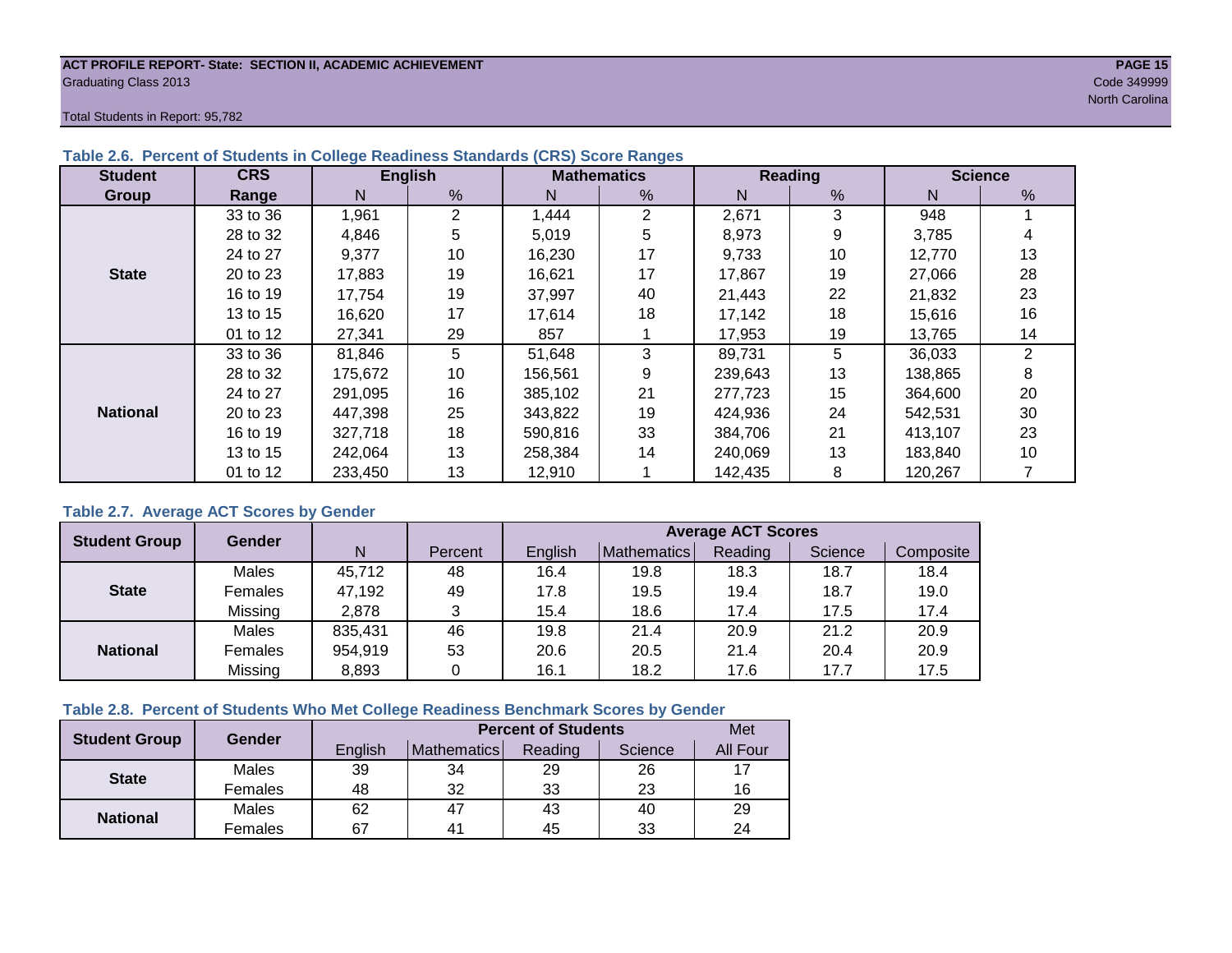#### **ACT PROFILE REPORT- State: SECTION II, ACADEMIC ACHIEVEMENT PAGE 16** Graduating Class 2013 Code 349999

#### **Student Curriculum English Mathematics Reading Science Composite Group Taken<sup>1</sup> | III CRB** % | Avg | CRB % | Avg | CRB % | Avg | CRB % | CRB %<sup>4</sup> Avg Core or More<sup>2</sup> 59,014 56 19.0 45 21.1 41 20.6 34 20.2 24 20.3 Less than Core | 32,379 | 23 | 14.1 | 14 | 17.4 | 15 | 16.0 | 10 | 16.3 | 5 | 16.1 Missing<sup>3</sup> 4,389 | 23 | 13.8 | 16 | 17.3 | 16 | 15.9 | 12 | 16.1 | 7 | 15.9 Core or More | 1,322,739 | 71 | 21.2 | 50 | 250 | 22.0 | 42 | 21.5 | 31 | 21.7 Less than Core 396,592 48 17.8 27 18.9 30 19.0 22 18.8 14 18.7 Missing | 79,912 | 36 | 16.0 | 19 | 17.8 | 24 | 17.5 | 17 | 17.7 | 10 | 17.4 **N State National**

**Table 2.9. College Readiness Benchmark (CRB) Percent and Average ACT Scores by Overall High School Curriculum**

<sup>1</sup> "Curriculum Taken" reflects overall high school curriculum in this table.

 $^2$  "Core or More" results correspond to students taking four or more years of English AND three or more years each of math, social studies, and natural science.

 $3$  Zero years or no coursework information reported in one or more content areas.

 $4$  Composite CRB% results reflect students who met all four subject-area benchmarks.

| Table 2.10. College Readiness Benchmark (CRB) Percent and Average ACT Scores by Content-Specific Curriculum |
|-------------------------------------------------------------------------------------------------------------|
|-------------------------------------------------------------------------------------------------------------|

| <b>Student</b>  | Curriculum                    |          | <b>English</b> |      |          | <b>Mathematics</b> |      |          | <b>Reading</b> |      | <b>Science</b> |       |      |
|-----------------|-------------------------------|----------|----------------|------|----------|--------------------|------|----------|----------------|------|----------------|-------|------|
| Group           | $\mathsf{Taken}^{\mathsf{T}}$ |          | CRB %          | Avg  | N        | CRB %              | Avg  | N        | CRB %          | Avg  | N              | CRB % | Avg  |
|                 | Core or More <sup>2</sup>     | 80,644   | 47             | 17.7 | 86,432   | 35                 | 20.0 | 81,073   | 34             | 19.4 | 69,662         | 31    | 19.7 |
| <b>State</b>    | Less than Core                | 12,150   | 23             | 13.9 | 6,023    |                    | 15.8 | 11,098   | 12             | 15.2 | 22,494         |       | 15.8 |
|                 | Missing <sup>3</sup>          | 2,988    | 28             | 14.5 | 3,327    | 18                 | 17.6 | 3,611    | 17             | 16.7 | 3,626          | 14    | 16.5 |
|                 | Core or More                  | .646,286 | 67             | 20.6 | ,648,697 | 46                 | 21.3 | .554,990 | 46             | 21.5 | ,506,965       | 40    | 21.3 |
| <b>National</b> | Less than Core                | 84,048   | 36             | 15.9 | 77,906   |                    | 16.3 | 171,617  | 32             | 19.7 | 218,267        |       | 18.0 |
|                 | Missing                       | 68,909   | 38             | 16.4 | 72,640   | 20                 | 17.9 | 72,636   | 25             | 17.7 | 74,011         | 18    | 17.8 |

<sup>1</sup>"Curriculum Taken" reflects content-specific curriculum in this table.

<sup>2</sup> "Core or More" results correspond to students taking four or more years of English or three or more years of math, social studies, or natural science, respectively. For instance, Reading "Core or More" results correspond to students taking three or more years of social studies, regardless of courses taken in other content areas.

 $3$  Zero years or no coursework information reported in the specified content area.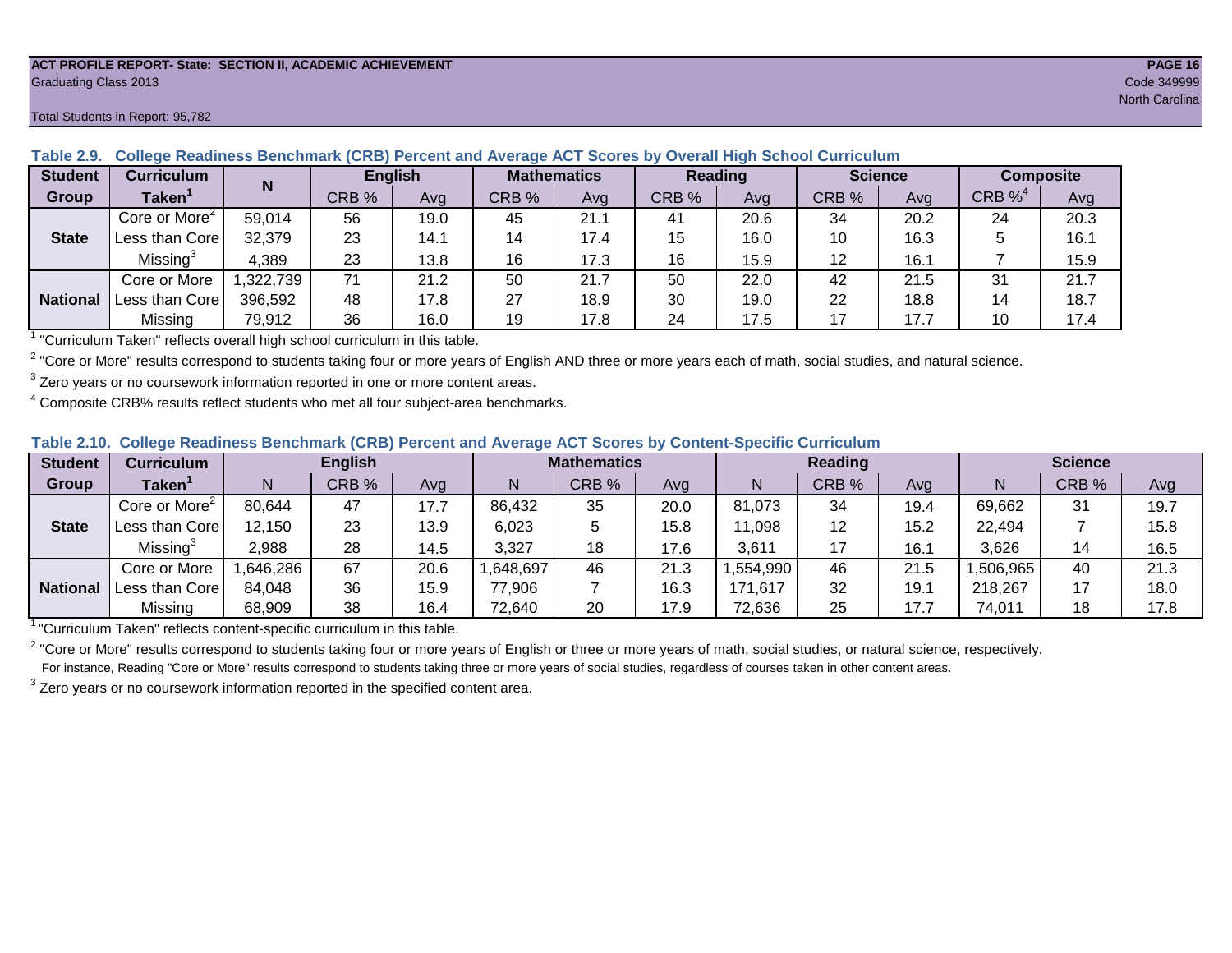Total Students in Report: 95,782

# Section III College Readiness and the Impact of Course Rigor

Beginning with the Graduating Class of 2013, all students whose scores are college reportable, both standard and extended time tests, are now included. Also beginning with the 2013 Graduating Class data, College Readiness Benchmarks for Reading and Science were updated to reflect the most recent college coursework research.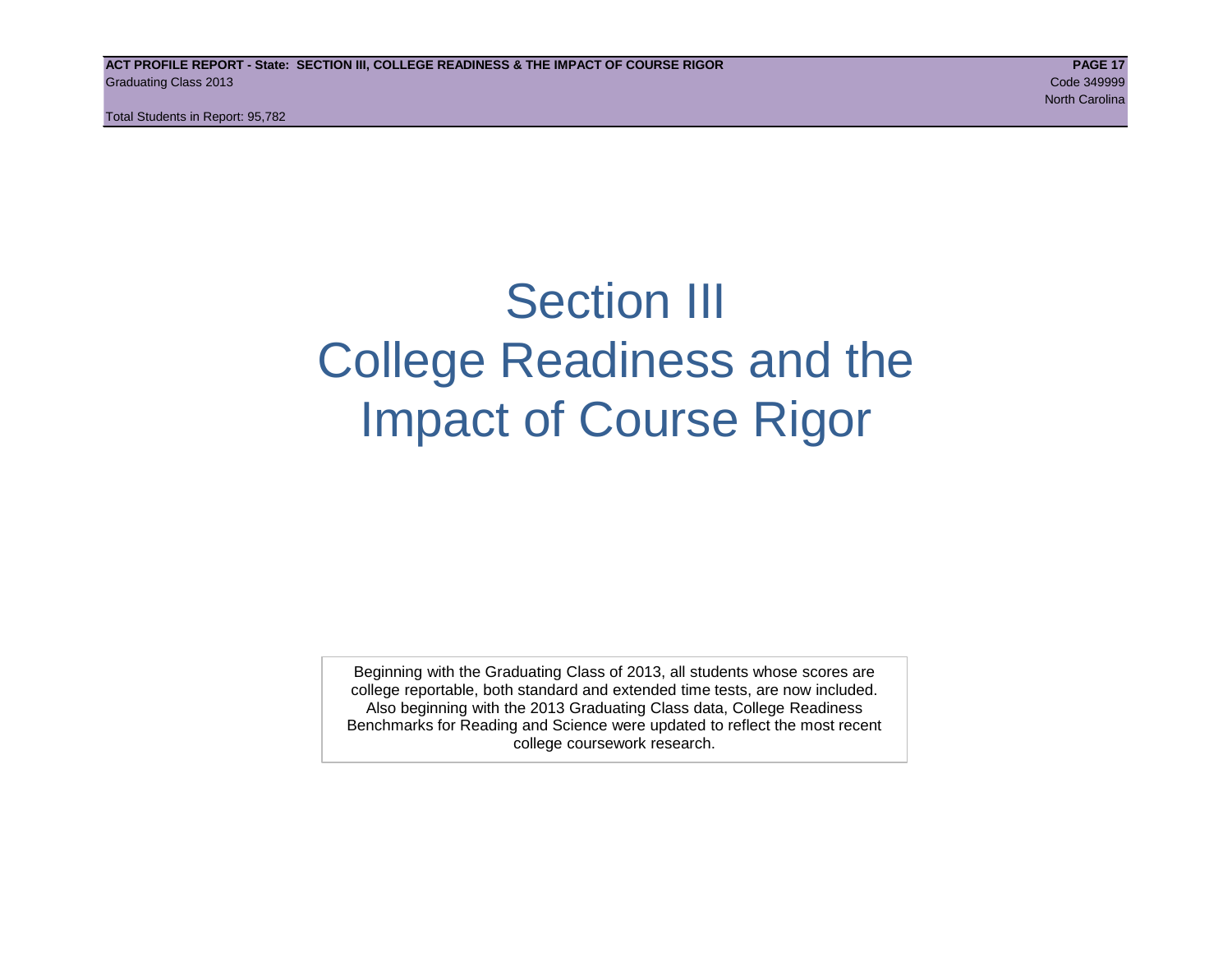#### **ACT PROFILE REPORT - State: SECTION III, COLLEGE READINESS & THE IMPACT OF COURSE RIGOR PAGE 18** Graduating Class 2013 Code 349999

Total Students in Report: 95,782

# **Figure 3.1. Percent of Students Who Met ACT College Readiness Benchmark Scores by Race/Ethnicity: ENGLISH**



ACT English Benchmark Score = **18**

**□ Percent Ready DPercent Not Ready**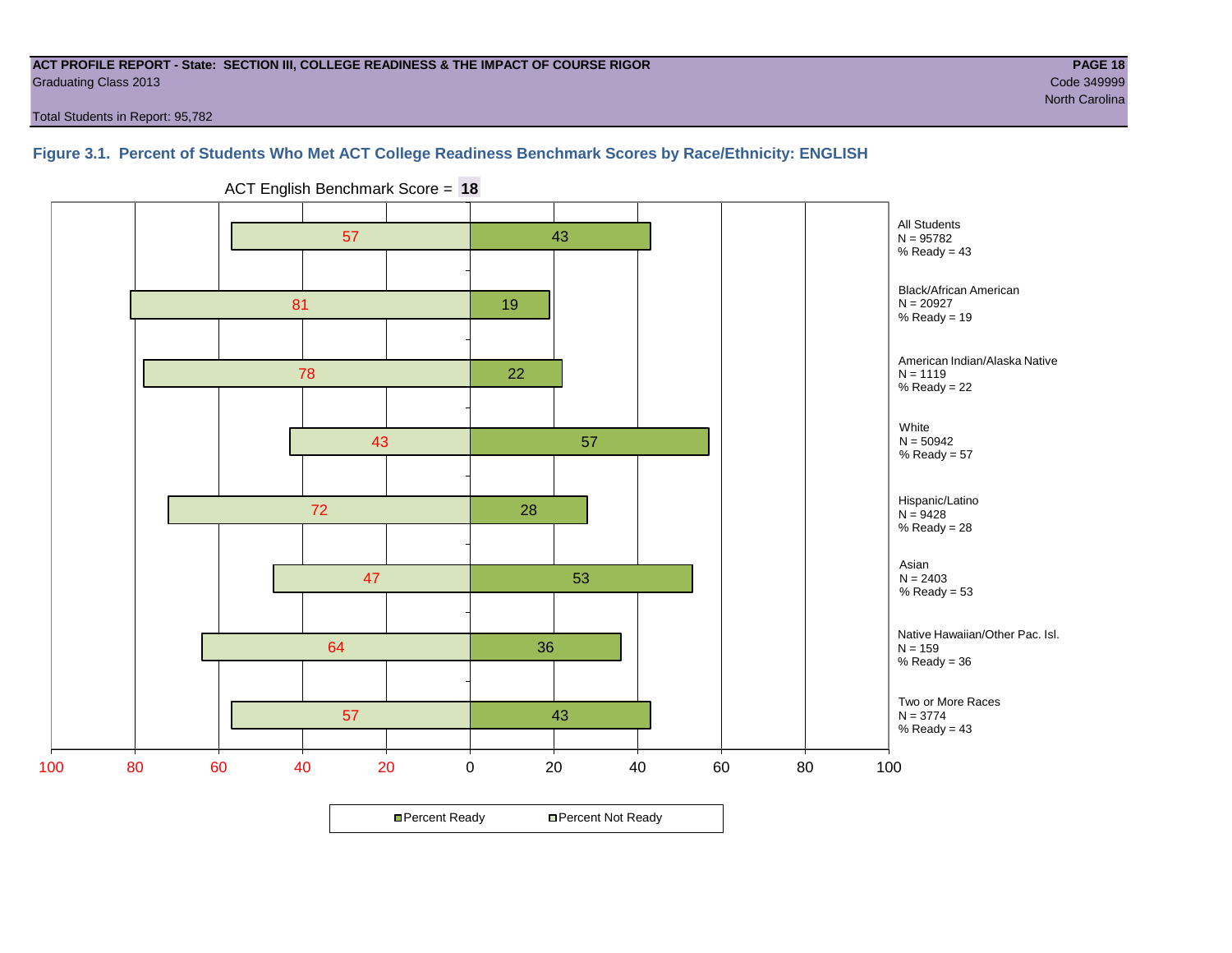#### **ACT PROFILE REPORT - State: SECTION III, COLLEGE READINESS & THE IMPACT OF COURSE RIGOR PAGE 19** Graduating Class 2013 Code 349999

north Carolina and Carolina and Carolina and Carolina and Carolina and Carolina and Carolina and Carolina and C

Total Students in Report: 95,782

# **Figure 3.2. Percent of Students Who Met ACT College Readiness Benchmark Scores by Race/Ethnicity: MATHEMATICS**



ACT Mathematics Benchmark Score = **22**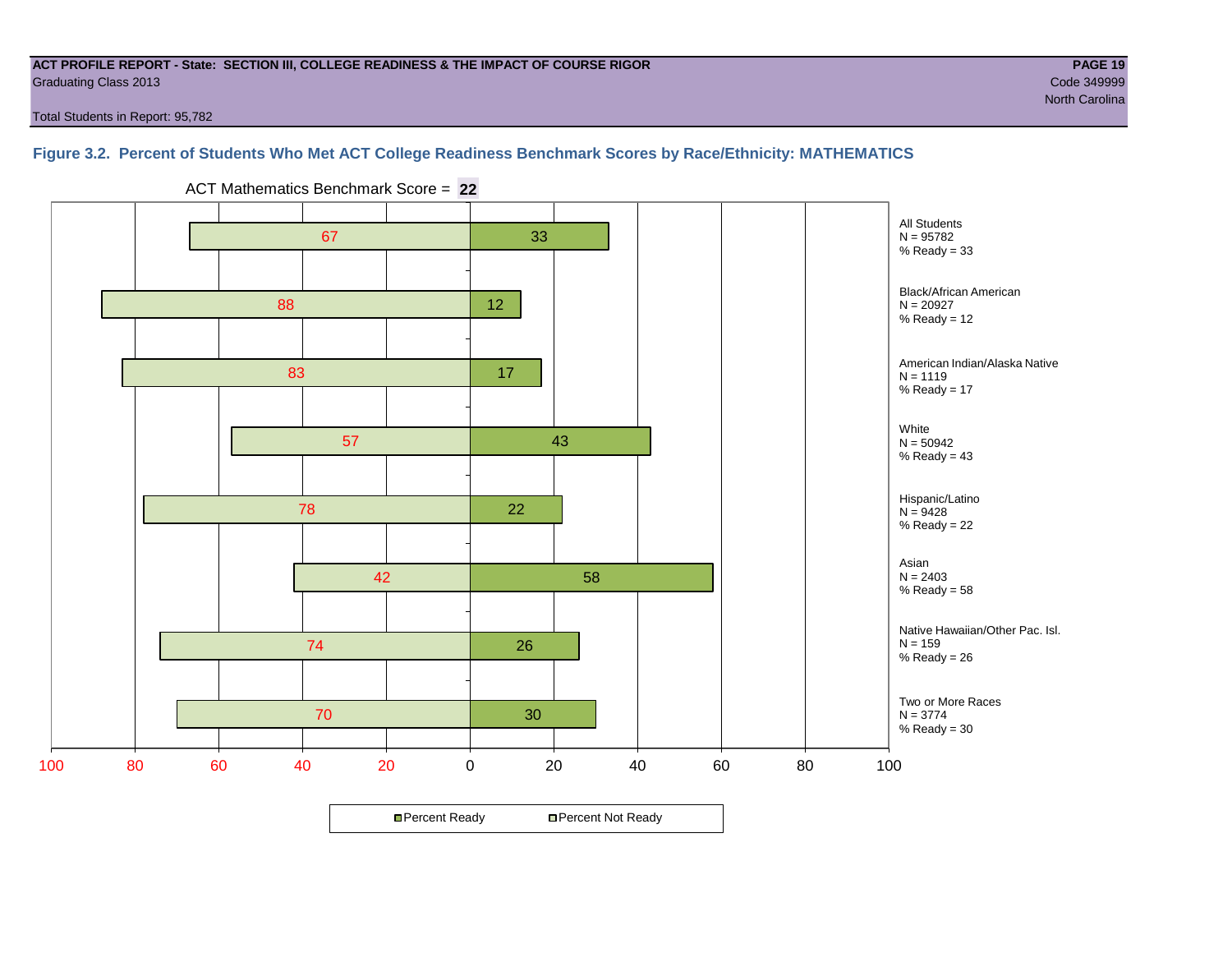#### **ACT PROFILE REPORT - State: SECTION III, COLLEGE READINESS & THE IMPACT OF COURSE RIGOR PAGE 20** Graduating Class 2013 Code 349999

Total Students in Report: 95,782

### **Figure 3.3. Percent of Students Who Met ACT College Readiness Benchmark Scores by Race/Ethnicity: READING**



ACT Reading Benchmark Score = **22**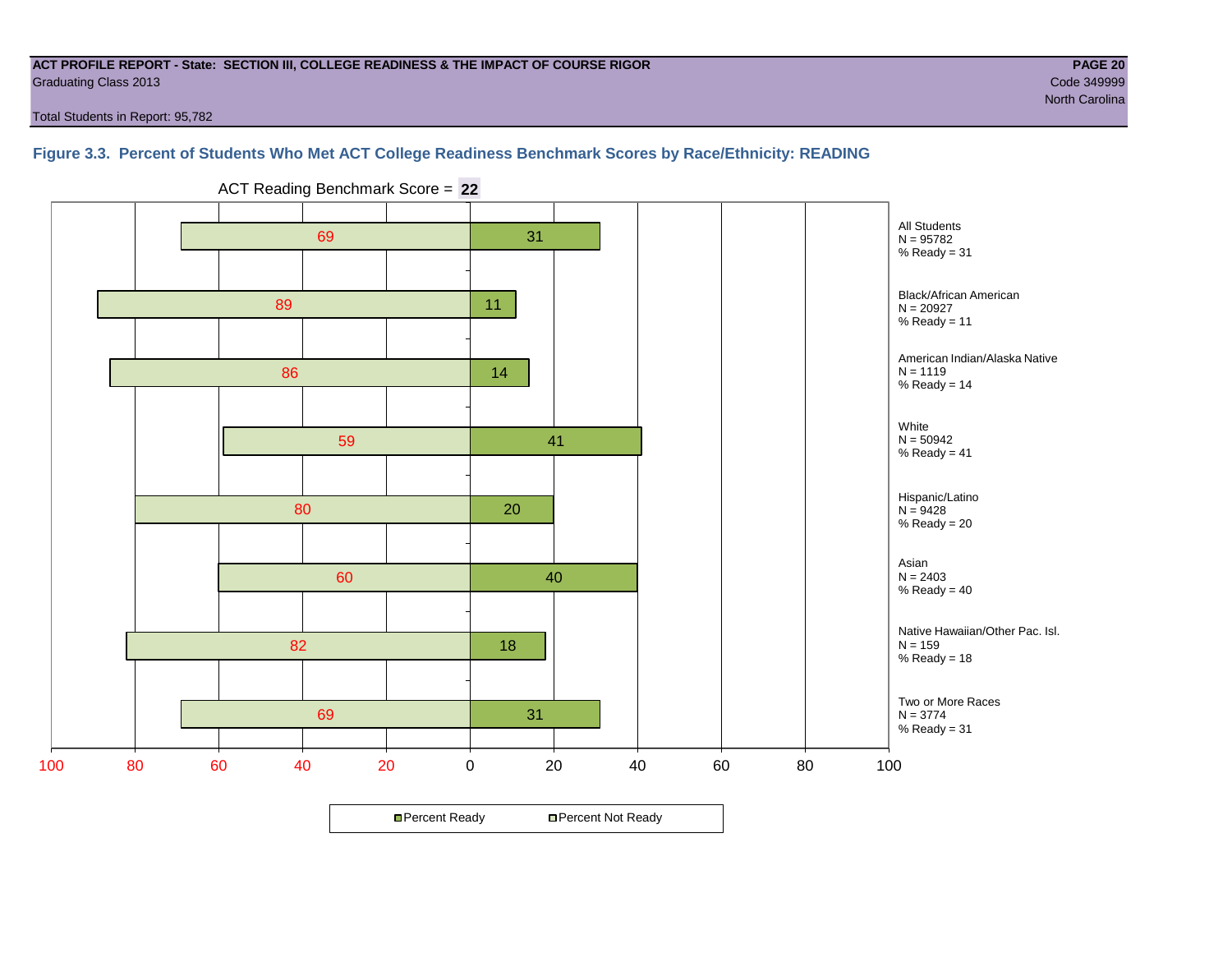#### **ACT PROFILE REPORT - State: SECTION III, COLLEGE READINESS & THE IMPACT OF COURSE RIGOR PAGE 21** Graduating Class 2013 Code 349999

north Carolina and Carolina and Carolina and Carolina and Carolina and Carolina and Carolina and Carolina and C

Total Students in Report: 95,782

# **Figure 3.4. Percent of Students Who Met ACT College Readiness Benchmark Scores by Race/Ethnicity: SCIENCE**



ACT Science Benchmark Score = **23**

**□ Percent Ready DPercent Not Ready**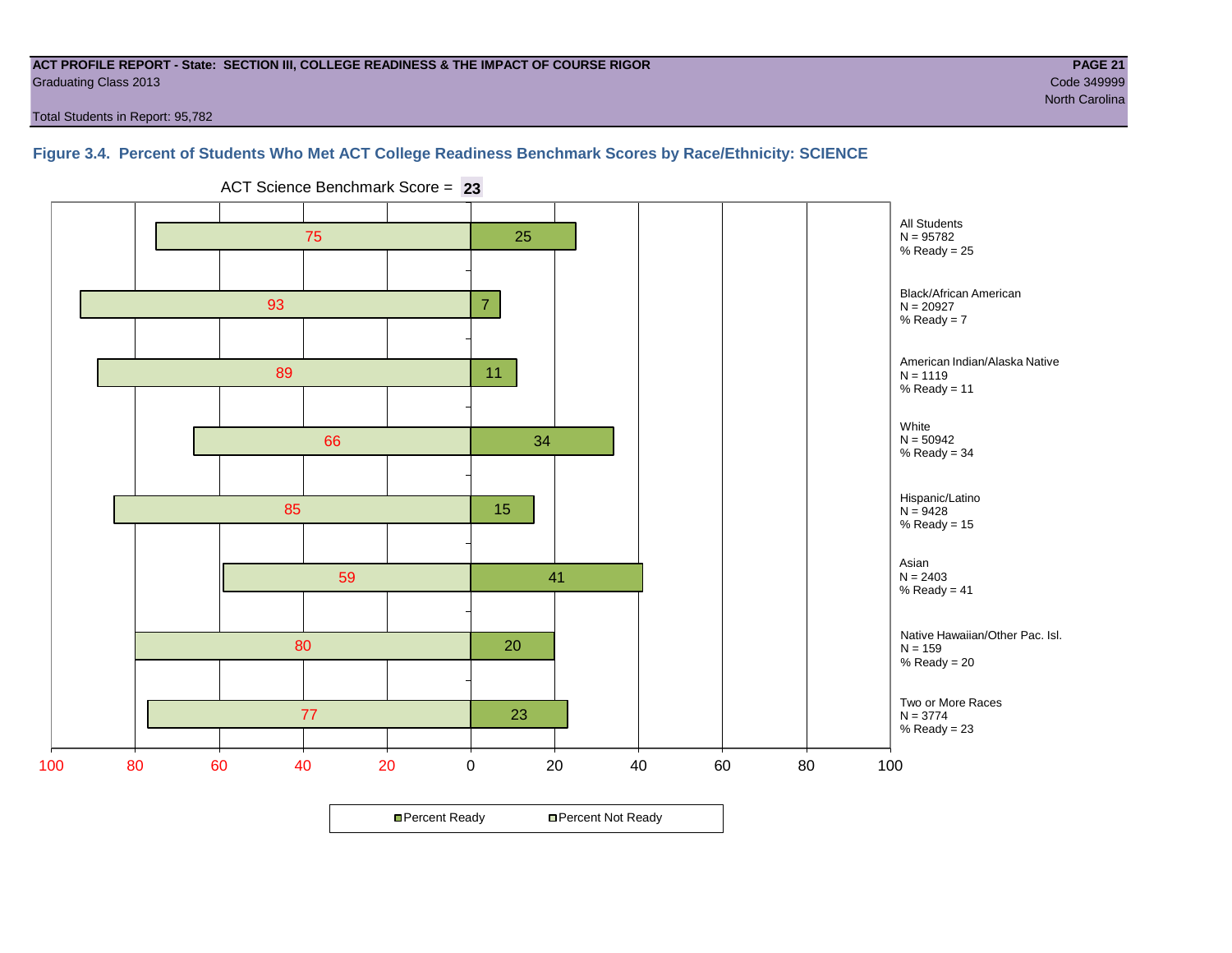#### **ACT PROFILE REPORT - State: SECTION III, COLLEGE READINESS & THE IMPACT OF COURSE RIGOR PAGE 22** Graduating Class 2013 Code 349999

Total Students in Report: 95,782

**Figure 3.5. Percent of Students Who Met ACT College Readiness Benchmark Scores by Race/Ethnicity: ALL FOUR**

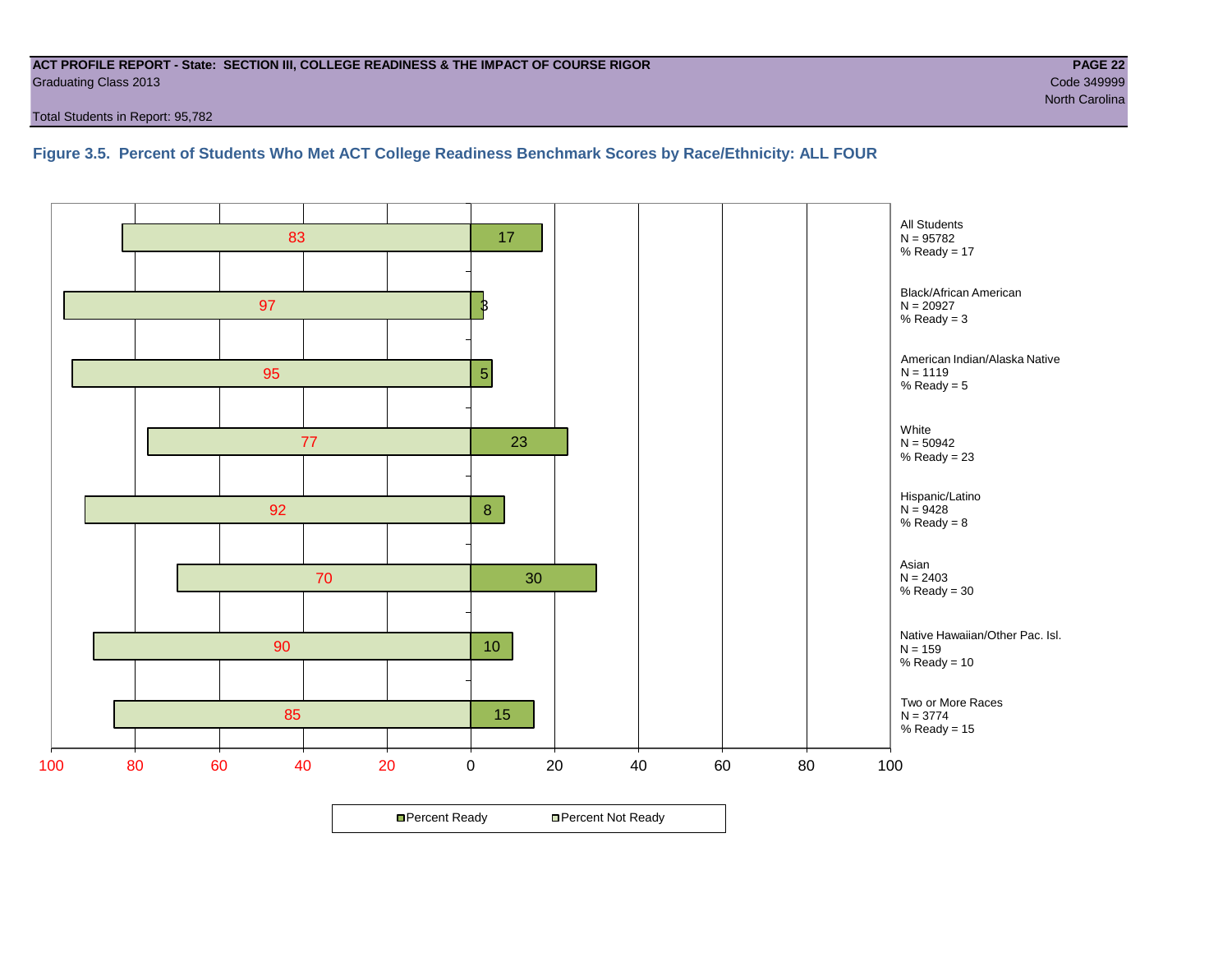#### **ACT PROFILE REPORT - State: SECTION III, COLLEGE READINESS & THE IMPACT OF COURSE RIGOR PAGE 23** Graduating Class 2013 Code 349999

Total Students in Report: 95,782

**Table 3.1. Average ACT Scores and Average ACT Score Changes by Common Course Patterns**

| <b>Course Pattern</b>                            |        |                | <b>All Students</b> |                       |              |                | <b>Males</b> |                          |              |                | <b>Females</b> |                        |
|--------------------------------------------------|--------|----------------|---------------------|-----------------------|--------------|----------------|--------------|--------------------------|--------------|----------------|----------------|------------------------|
|                                                  |        |                | <b>ACT</b>          | <b>Course Value</b>   |              |                | <b>ACT</b>   | <b>Course Value</b>      |              |                | <b>ACT</b>     | <b>Course Value</b>    |
| <b>ENGLISH COURSE PATTERN</b>                    | N.     | Percent        | English             | Added <sup>1</sup>    | $\mathsf{N}$ | Percent        | English      | Added                    | N            | Percent        | English        | A d d e d <sup>1</sup> |
| Eng 9, Eng 10, Eng 11, Eng 12, & Other English   | 11,322 | 12             | 20.2                | 6.3                   | 4,441        | 10             | 19.3         | 5.9                      | 6,701        | 14             | 20.9           | 6.3                    |
| Eng 9, Eng 10, Eng 11, Eng 12                    | 69,322 | 72             | 17.3                | 3.4                   | 33,372       | 73             | 16.7         | 3.3                      | 34,219       | 73             | 17.8           | 3.2                    |
| Less than 4 years of English                     | 12,150 | 13             | 13.9                |                       | 6,579        | 14             | 13.4         | $\sim$                   | 5,143        | 11             | 14.6           |                        |
| Zero years / no English courses reported         | 2,988  | 3              | 14.5                |                       | 1,320        | 3              | 13.7         | $\blacksquare$           | 1,129        | 2              | 14.8           |                        |
|                                                  |        |                | <b>ACT</b>          | <b>Course Value</b>   |              |                | <b>ACT</b>   | <b>Course Value</b>      |              |                | <b>ACT</b>     | <b>Course Value</b>    |
| <b>MATHEMATICS COURSE PATTERN</b>                | N.     | Percent        | Math                | $A$ dded <sup>1</sup> | N            | Percent        | Math         | Added <sup>1</sup>       | N            | Percent        | <b>Math</b>    | $A$ dded <sup>1</sup>  |
| Alg 1, Alg 2, Geom, Trig, & Calc                 | 2,541  | 3              | 22.0                | 6.2                   | 1,192        | 3              | 22.2         | 6.5                      | 1,274        | 3              | 21.7           | 5.8                    |
| Alg 1, Alg 2, Geom, Trig, & Other Adv Math       | 4.260  | $\overline{4}$ | 21.5                | 5.7                   | 1,696        | $\overline{4}$ | 21.8         | 6.1                      | 2,479        | 5              | 21.3           | 5.4                    |
| Alg 1, Alg 2, Geom, & Trig                       | 3,407  | $\overline{4}$ | 18.2                | 2.4                   | 1,663        | 4              | 18.3         | 2.6                      | 1,603        | 3              | 18.1           | 2.2                    |
| Alg 1, Alg 2, Geom, & Other Adv Math             | 35,035 | 37             | 19.0                | 3.2                   | 15,377       | 34             | 19.3         | 3.6                      | 18,806       | 40             | 18.8           | 2.9                    |
| Other comb of 4 or more years of Math            | 24,440 | 26             | 23.0                | 7.2                   | 11,867       | 26             | 23.5         | 7.8                      | 12,129       | 26             | 22.6           | 6.7                    |
| Alg 1, Alg 2, & Geom                             | 11.471 | 12             | 16.8                | 1.0                   | 6,261        | 14             | 16.8         | 1.1                      | 4,827        | 10             | 16.7           | 0.8                    |
| Other comb of 3 or 3.5 years of Math             | 5,278  | 6              | 18.3                | 2.5                   | 2,702        | 6              | 18.6         | 2.9                      | 2,435        | 5              | 18.1           | 2.2                    |
| Less than 3 years of Math                        | 6,023  | 6              | 15.8                |                       | 3,422        | $\overline{7}$ | 15.7         | $\overline{\phantom{a}}$ | 2,392        | 5              | 15.9           |                        |
| Zero years / no Math courses reported            | 3.327  | 3              | 17.6                |                       | 1,532        | 3              | 17.4         | $\overline{\phantom{a}}$ | 1,247        | 3              | 17.5           |                        |
|                                                  |        |                | <b>ACT</b>          | <b>Course Value</b>   |              |                | <b>ACT</b>   | <b>Course Value</b>      |              |                | <b>ACT</b>     | <b>Course Value</b>    |
| <b>SOCIAL SCIENCE COURSE PATTERN</b>             | N.     | Percent        | Reading             | Added <sup>1</sup>    | $\mathsf{N}$ | Percent        | Reading      | Added                    | $\mathsf{N}$ | Percent        | Reading        | A d d e d <sup>1</sup> |
| US Hist, World Hist, Am Gov, & Other Hist        | 3,906  | 4              | 19.9                | 4.7                   | 2,016        | 4              | 19.5         | 4.6                      | 1,739        | 4              | 20.6           | 4.9                    |
| Other comb of 4 or more years Social Science     | 28,322 | 30             | 21.7                | 6.5                   | 12,152       | 27             | 21.3         | 6.4                      | 15,549       | 33             | 22.0           | 6.3                    |
| US Hist, World Hist, & Am Gov                    | 21,578 | 23             | 17.0                | 1.8                   | 11,240       | 25             | 16.8         | 1.9                      | 9,847        | 21             | 17.3           | 1.6                    |
| Other comb of 3 or 3.5 years of Social Science   | 27,267 | 28             | 18.9                | 3.7                   | 12,579       | 28             | 18.6         | 3.7                      | 13,996       | 30             | 19.3           | 3.6                    |
| Less than 3 years of Social Science              | 11,098 | 12             | 15.2                |                       | 6,012        | 13             | 14.9         | $\sim$                   | 4,719        | 10             | 15.7           |                        |
| Zero years / no Social Science courses reported  | 3,611  | 4              | 16.1                |                       | 1,713        | $\overline{4}$ | 15.4         | $\overline{\phantom{a}}$ | 1,342        | 3              | 16.4           |                        |
|                                                  |        |                | <b>ACT</b>          | <b>Course Value</b>   |              |                | <b>ACT</b>   | <b>Course Value</b>      |              |                | <b>ACT</b>     | <b>Course Value</b>    |
| <b>INATURAL SCIENCE COURSE PATTERN</b>           | N.     | Percent        | Science             | Added <sup>1</sup>    | $\mathsf{N}$ | Percent        | Science      | Added <sup>1</sup>       | $\mathsf{N}$ | Percent        | Science        | A d d e d <sup>1</sup> |
| Gen Sci <sup>2</sup> , Bio, Chem, & Phys         | 24,001 | 25             | 20.8                | 5.0                   | 12,662       | 28             | 21.2         | 5.5                      | 10,782       | 23             | 20.3           | 4.4                    |
| Bio, Chem, Phys                                  | 823    | $\overline{1}$ | 23.5                | 7.7                   | 419          | $\mathbf{1}$   | 24.2         | 8.5                      | 388          | $\mathbf{1}$   | 22.9           | $7.0$                  |
| Gen Sci <sup>2</sup> , Bio, Chem                 | 39,620 | 41             | 19.4                | 3.6                   | 16,178       | 35             | 19.3         | 3.6                      | 22,491       | 48             | 19.5           | 3.6                    |
| Other comb of 3 years of Natural Science         | 5,218  | 5              | 16.8                | 1.0                   | 2,964        | 6              | 17.0         | 1.3                      | 2,096        | $\overline{4}$ | 16.5           | 0.6                    |
| Less than 3 years of Natural Science             | 22,494 | 23             | 15.8                |                       | 11,822       | 26             | 15.7         |                          | 10,042       | 21             | 15.9           |                        |
| Zero years / no Natural Science courses reported | 3,626  | $\overline{4}$ | 16.5                |                       | 1,667        | $\overline{4}$ | 16.2         | $\sim$                   | 1,393        | 3              | 16.4           |                        |

<sup>1</sup>Course value added is defined as the average ACT score change compared to course sequences in which students took

less than four years of English or less than three years of Mathematics, Social Science or Natural Science.

<sup>2</sup>Includes General, Physical and Earth Sciences.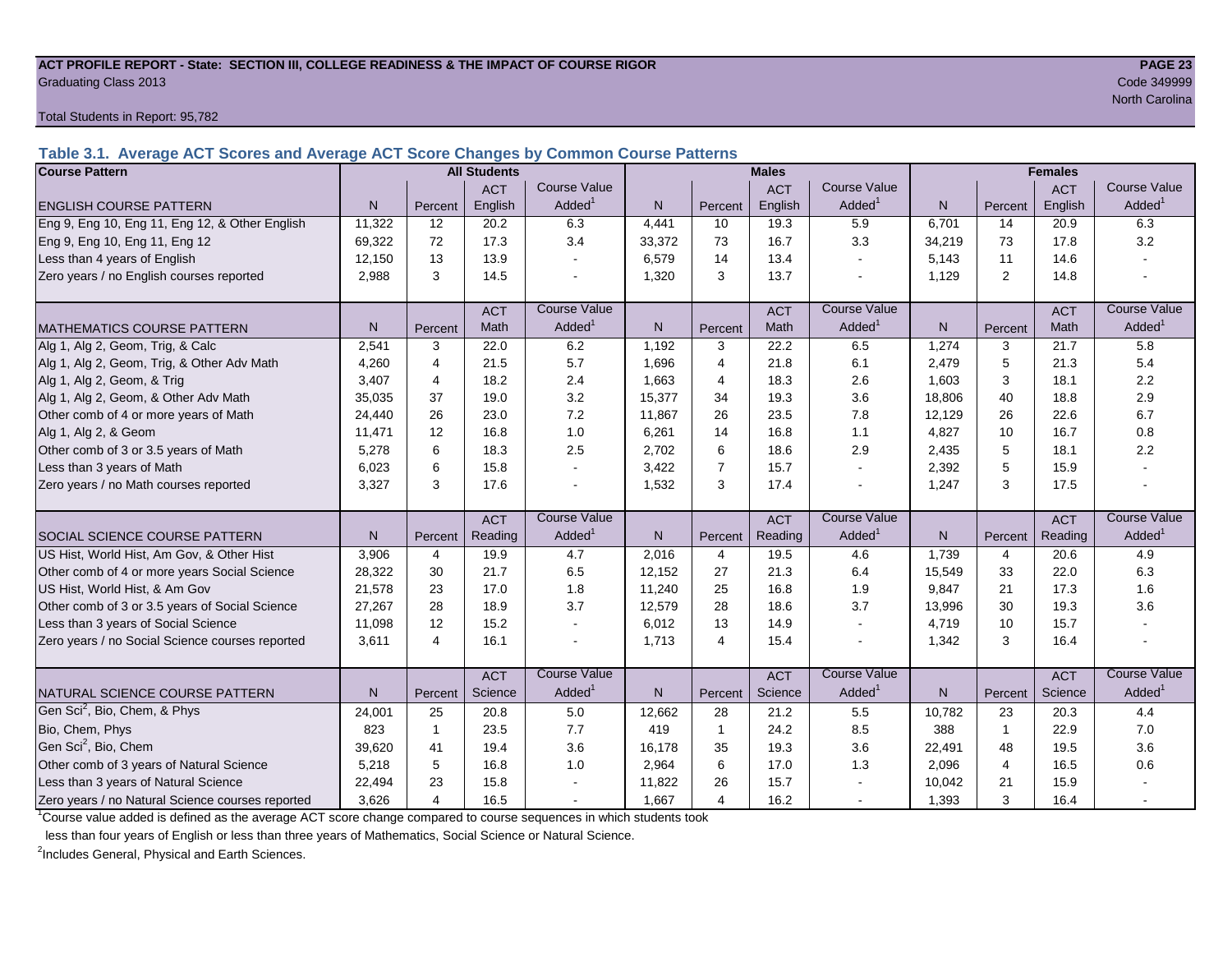#### ACT PROFILE REPORT - State: SECTION III, COLLEGE READINESS & THE IMPACT OF COURSE RIGOR **PAGE 24** Graduating Class 2013 Code 349999

north Carolina and Carolina and Carolina and Carolina and Carolina and Carolina and Carolina and Carolina and C

Total Students in Report: 95,782

# **Table 3.2. College Readiness Percents by Common Course Patterns**

| <b>Course Pattern</b>                            |              |                       | <b>State</b> |                  |           | <b>National</b><br>Percent Who Met |         |                  |  |
|--------------------------------------------------|--------------|-----------------------|--------------|------------------|-----------|------------------------------------|---------|------------------|--|
|                                                  |              | <b>Percent Taking</b> | Avg ACT      | Percent Who Met  |           | <b>Percent Taking</b>              | Avg ACT |                  |  |
| <b>ENGLISH COURSE PATTERN</b>                    | $\mathsf{N}$ | Pattern               | English      | <b>Benchmark</b> | N         | Pattern                            | English | <b>Benchmark</b> |  |
| Eng 9, Eng 10, Eng 11, Eng 12, & Other English   | 11,322       | 12                    | 20.2         | 64               | 380,375   | 21                                 | 21.6    | 73               |  |
| Eng 9, Eng 10, Eng 11, Eng 12                    | 69,322       | 72                    | 17.3         | 44               | 1,265,911 | 70                                 | 20.3    | 65               |  |
| Less than 4 years of English                     | 12,150       | 13                    | 13.9         | 23               | 84,048    | 5                                  | 15.9    | 36               |  |
| Zero years / no English courses reported         | 2,988        | 3                     | 14.5         | 28               | 68,909    | 4                                  | 16.4    | 38               |  |
|                                                  |              |                       |              |                  |           |                                    |         |                  |  |
|                                                  |              | <b>Percent Taking</b> | Avg ACT      | Percent Who Met  |           | <b>Percent Taking</b>              | Avg ACT | Percent Who Met  |  |
| <b>MATHEMATICS COURSE PATTERN</b>                | N            | Pattern               | <b>Math</b>  | <b>Benchmark</b> | N         | Pattern                            | Math    | <b>Benchmark</b> |  |
| Alg 1, Alg 2, Geom, Trig, & Calc                 | 2,541        | 3                     | 22.0         | 54               | 113,999   | 6                                  | 23.8    | 68               |  |
| Alg 1, Alg 2, Geom, Trig, & Other Adv Math       | 4,260        | 4                     | 21.5         | 51               | 155,095   | 9                                  | 21.9    | 56               |  |
| Alg 1, Alg 2, Geom, & Trig                       | 3,407        | 4                     | 18.2         | 19               | 119,993   | 7                                  | 19.4    | 32               |  |
| Alg 1, Alg 2, Geom, & Other Adv Math             | 35,035       | 37                    | 19.0         | 26               | 336,291   | 19                                 | 19.6    | 32               |  |
| Other comb of 4 or more years of Math            | 24,440       | 26                    | 23.0         | 62               | 610,720   | 34                                 | 23.6    | 65               |  |
| Alg 1, Alg 2, & Geom                             | 11.471       | 12                    | 16.8         | 9                | 223,733   | 12                                 | 17.2    | 11               |  |
| Other comb of 3 or 3.5 years of Math             | 5,278        | 6                     | 18.3         | 22               | 88,866    | 5                                  | 19.7    | 34               |  |
| Less than 3 years of Math                        | 6,023        | 6                     | 15.8         | 5                | 77,906    | 4                                  | 16.3    | $\overline{7}$   |  |
| Zero years / no Math courses reported            | 3,327        | 3                     | 17.6         | 18               | 72,640    | 4                                  | 17.9    | 20               |  |
|                                                  |              |                       |              |                  |           |                                    |         |                  |  |
|                                                  |              | <b>Percent Taking</b> | Avg ACT      | Percent Who Met  |           | <b>Percent Taking</b>              | Avg ACT | Percent Who Met  |  |
| <b>SOCIAL SCIENCE COURSE PATTERN</b>             | $\mathsf{N}$ | Pattern               | Reading      | <b>Benchmark</b> | N         | Pattern                            | Reading | <b>Benchmark</b> |  |
| US Hist, World Hist, Am Gov, & Other Hist        | 3,906        | 4                     | 19.9         | 37               | 50,989    | 3                                  | 22.2    | 51               |  |
| Other comb of 4 or more years Social Science     | 28,322       | 30                    | 21.7         | 49               | 908,394   | 50                                 | 22.0    | 50               |  |
| US Hist, World Hist, & Am Gov                    | 21,578       | 23                    | 17.0         | 19               | 106,021   | 6                                  | 19.5    | 34               |  |
| Other comb of 3 or 3.5 years of Social Science   | 27,267       | 28                    | 18.9         | 30               | 489,586   | 27                                 | 21.0    | 43               |  |
| Less than 3 years of Social Science              | 11,098       | 12                    | 15.2         | 12               | 171,617   | 10                                 | 19.1    | 32               |  |
| Zero years / no Social Science courses reported  | 3,611        | 4                     | 16.1         | 17               | 72,636    | $\overline{4}$                     | 17.7    | 25               |  |
|                                                  |              |                       |              |                  |           |                                    |         |                  |  |
|                                                  |              | <b>Percent Taking</b> | Avg ACT      | Percent Who Met  |           | <b>Percent Taking</b>              | Avg ACT | Percent Who Met  |  |
| NATURAL SCIENCE COURSE PATTERN                   | N            | Pattern               | Science      | <b>Benchmark</b> | N         | Pattern                            | Science | <b>Benchmark</b> |  |
| Gen Sci <sup>1</sup> , Bio, Chem, & Phys         | 24,001       | 25                    | 20.8         | 40               | 767,293   | 43                                 | 21.9    | 46               |  |
| Bio, Chem, Phys                                  | 823          | $\mathbf{1}$          | 23.5         | 61               | 183,685   | 10                                 | 23.0    | 54               |  |
| Gen Sci <sup>1</sup> , Bio, Chem                 | 39,620       | 41                    | 19.4         | 27               | 504,165   | 28                                 | 19.9    | 28               |  |
| Other comb of 3 years of Natural Science         | 5,218        | 5                     | 16.8         | 13               | 51,822    | 3                                  | 19.1    | 25               |  |
| Less than 3 years of Natural Science             | 22,494       | 23                    | 15.8         | $\overline{7}$   | 218,267   | 12                                 | 18.0    | 17               |  |
| Zero years / no Natural Science courses reported | 3,626        | 4                     | 16.5         | 14               | 74,011    | $\overline{4}$                     | 17.8    | 18               |  |

<sup>1</sup>Includes General, Physical and Earth Sciences.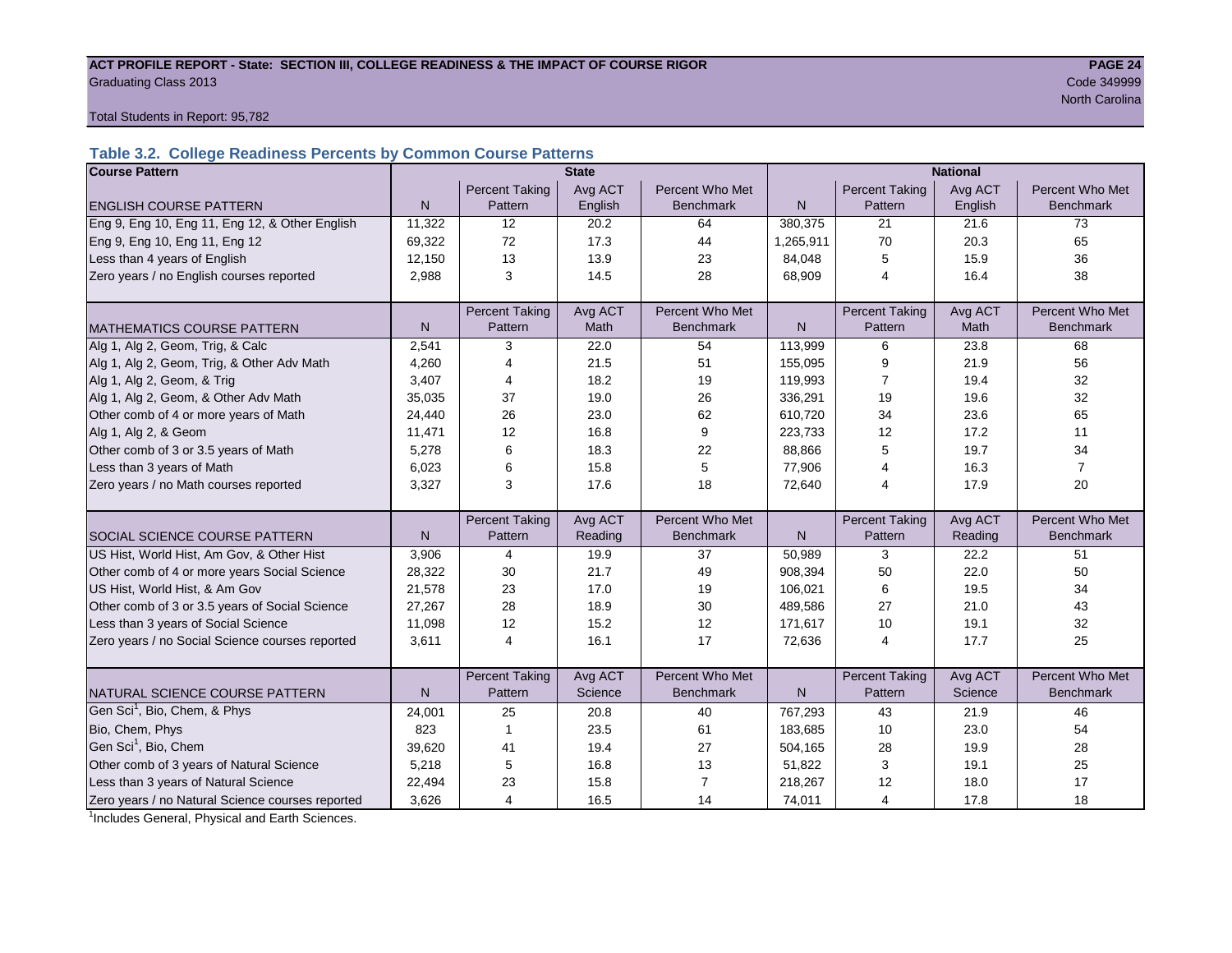Total Students in Report: 95,782

# Section IV Career and Educational Aspirations

Beginning with the Graduating Class of 2013, all students whose scores are college reportable, both standard and extended time tests, are now included. Also beginning with the 2013 Graduating Class data, College Readiness Benchmarks for Reading and Science were updated to reflect the most recent college coursework research.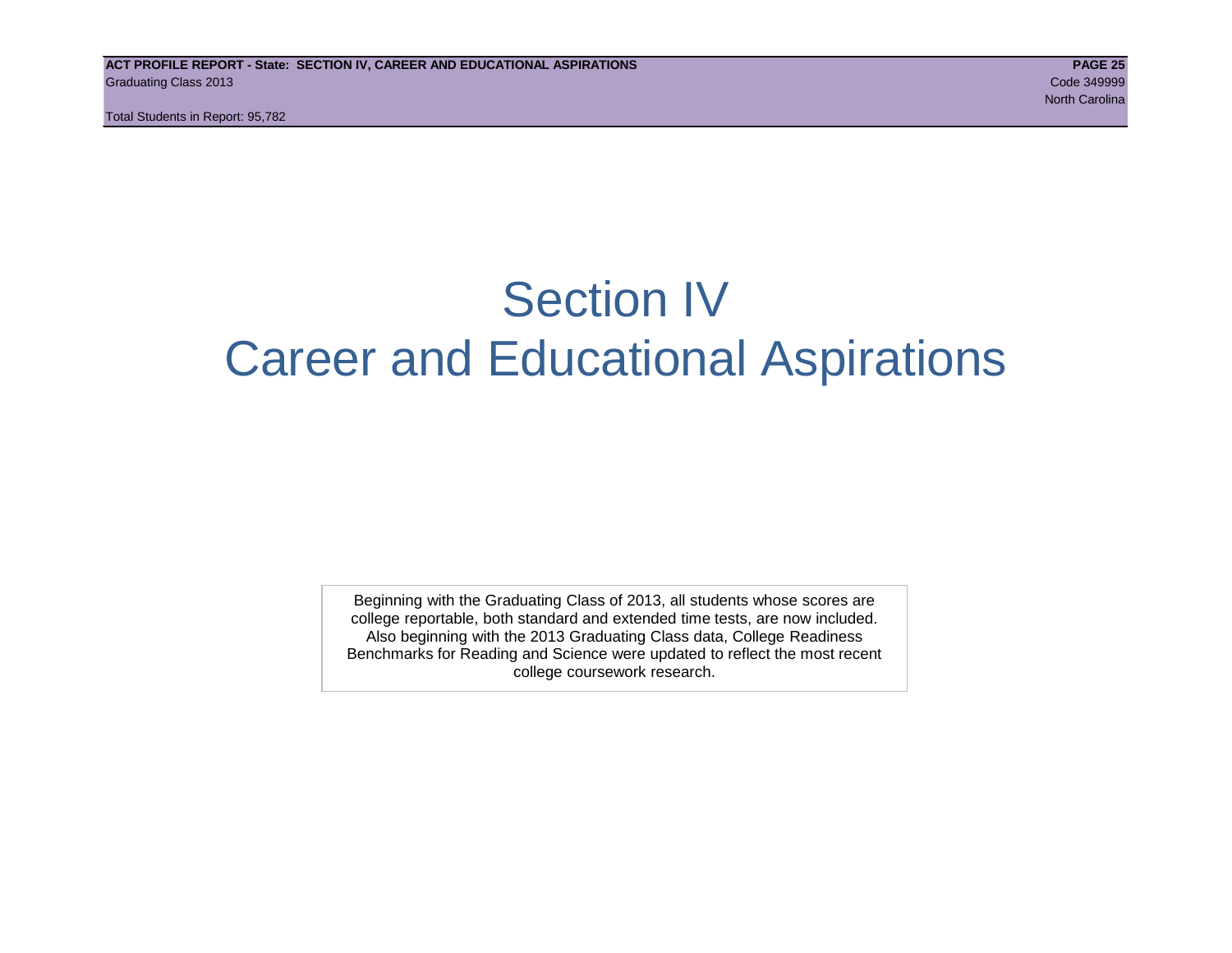#### **ACT PROFILE REPORT - State: SECTION IV, CAREER AND EDUCATIONAL ASPIRATIONS PAGE 26** Graduating Class 2013 Code 349999

# north Carolina and Carolina and Carolina and Carolina and Carolina and Carolina and Carolina and Carolina and C

#### Total Students in Report: 95,782

**Table 4.1. Distribution of Planned Educational Majors for All Students by College Plans**

|                                              |                | <b>All Students</b>  |                 |       | Plan on 2 Years or Less of College |                 | Plan on 4 Years or More of College |                      |                 |  |
|----------------------------------------------|----------------|----------------------|-----------------|-------|------------------------------------|-----------------|------------------------------------|----------------------|-----------------|--|
| <b>Planned Educational Major</b>             | N <sup>1</sup> | Percent <sup>2</sup> | Avg ACT<br>Comp | N.    | Percent <sup>2</sup>               | Avg ACT<br>Comp | N                                  | Percent <sup>2</sup> | Avg ACT<br>Comp |  |
| Agriculture & Natural Resources Conservation | 1,908          | 2                    | 17.6            | 430   | 4                                  | 15.2            | 1,356                              | $\overline{2}$       | 18.4            |  |
| Architecture                                 | 1.178          |                      | 18.4            | 111   |                                    | 14.3            | 1.000                              |                      | 18.9            |  |
| Area, Ethnic, & Multidisciplinary Studies    | 176            | 0                    | 19.2            | 20    | $\Omega$                           | 14.1            | 148                                | $\Omega$             | 20.1            |  |
| Arts: Visual & Performing                    | 8.868          | 9                    | 18.1            | 1.162 | 11                                 | 15.2            | 7.177                              | 10                   | 18.7            |  |
| <b>Business</b>                              | 6,602          | 7                    | 19.1            | 623   | 6                                  | 15.0            | 5,693                              | 8                    | 19.5            |  |
| Communications                               | 1,715          | $\overline{2}$       | 20.0            | 96    | 1                                  | 15.7            | 1,558                              | 2                    | 20.3            |  |
| Community, Family, & Personal Services       | 5,304          | 6                    | 16.4            | 1,221 | 12                                 | 15.0            | 3,752                              | 5                    | 17.0            |  |
| Computer Science & Mathematics               | 2,153          | 2                    | 20.7            | 197   | 2                                  | 16.2            | 1,876                              | 3                    | 21.3            |  |
| <b>Education</b>                             | 3,818          | 4                    | 19.0            | 272   | 3                                  | 15.2            | 3,406                              | 5                    | 19.4            |  |
| Engineering                                  | 6,181          | 6                    | 20.8            | 535   | 5                                  | 15.0            | 5,389                              | 7                    | 21.5            |  |
| Engineering Technology & Drafting            | 1,872          | 2                    | 17.6            | 373   | 4                                  | 14.9            | 1.401                              | $\overline{2}$       | 18.4            |  |
| English & Foreign Languages                  | 980            |                      | 22.2            | 58    |                                    | 17.0            | 859                                |                      | 22.7            |  |
| Health Administration & Assisting            | 2,158          | 2                    | 16.5            | 358   | 3                                  | 15.2            | 1,684                              | 2                    | 16.9            |  |
| Health Sciences & Technologies               | 19,482         | 20                   | 19.1            | 1,417 | 14                                 | 15.7            | 17,410                             | 24                   | 19.4            |  |
| Philosophy, Religion, & Theology             | 479            |                      | 20.4            | 24    | 0                                  | 15.5            | 423                                |                      | 20.8            |  |
| Repair, Production, & Construction           | 1,901          | 2                    | 15.9            | 944   | 9                                  | 15.3            | 800                                |                      | 16.8            |  |
| Sciences: Biological & Physical              | 4,870          | 5                    | 22.1            | 95    |                                    | 15.7            | 4,571                              | 6                    | 22.3            |  |
| Social Sciences & Law                        | 7,725          | 8                    | 20.0            | 291   | 3                                  | 15.7            | 7,115                              | 10                   | 20.3            |  |
| <b>Undecided</b>                             | 6,558          |                      | 19.7            | 731   |                                    | 14.9            | 4,971                              | 7                    | 20.6            |  |
| No Response                                  | 11,223         | 12                   | 15.5            | 1,142 | 11                                 | 13.4            | 2,003                              | 3                    | 15.2            |  |

1 2-Year and 4-Year "N" counts do not reflect "Missing" and "Other" college plans, therefore they may not add up to the N count for All Students.

<sup>2</sup> Percent of students tested within College Plan groups (All Students, 2-Year, 4-Year).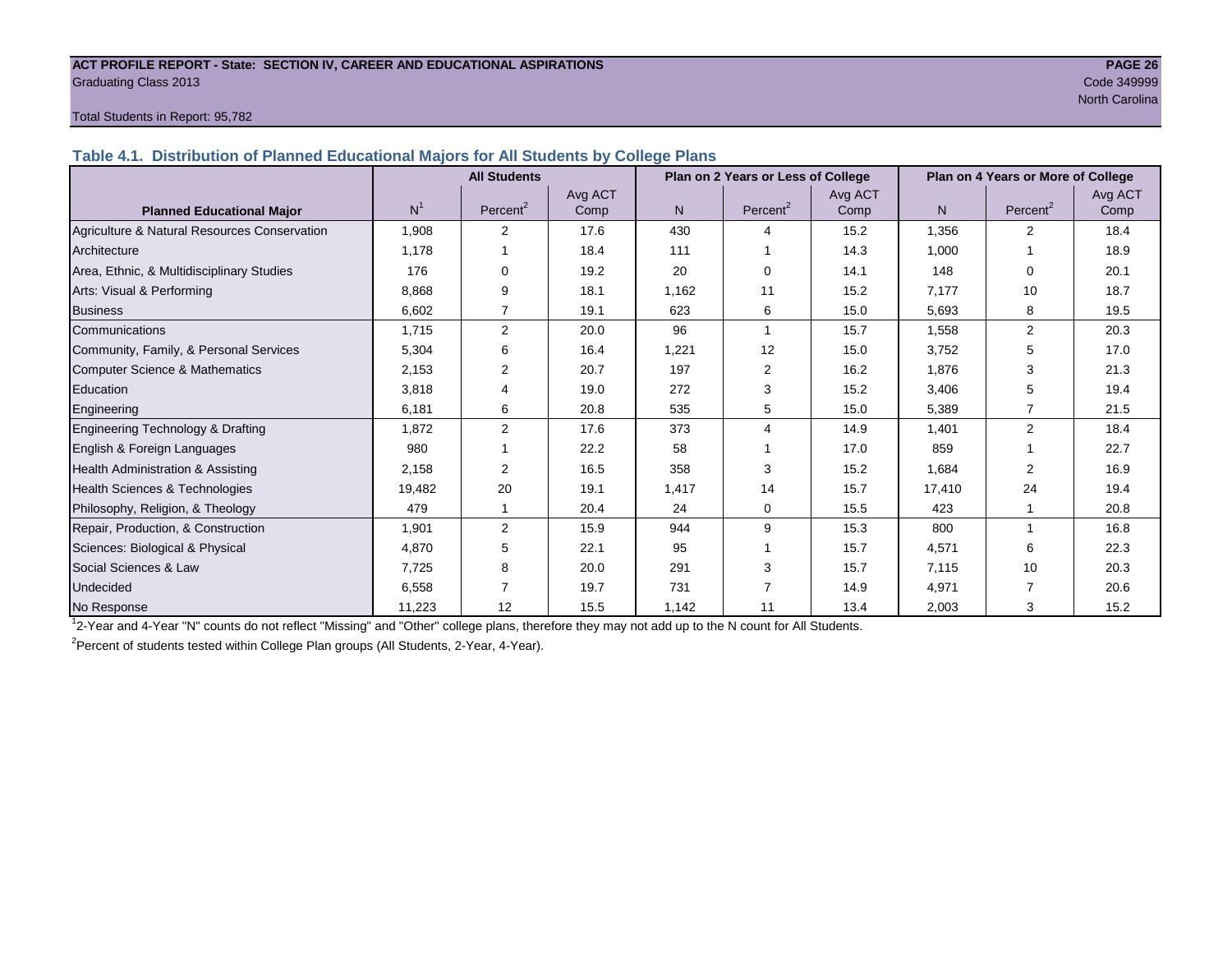#### **ACT PROFILE REPORT - State: SECTION IV, CAREER AND EDUCATIONAL ASPIRATIONS PAGE 27** Graduating Class 2013 Code 349999

#### Total Students in Report: 95,782

# **Table 4.2. Average ACT Composite Scores for Racial/Ethnic Groups by Post-Secondary Educational Aspirations**

| <b>Educational Degree</b> |        | <b>All Racial/Ethnic Groups</b><br><b>Combined</b> |             | <b>Black/African American</b> |     | American Indian/ Alaska Native |        | White   | Hispanic/Latino |         |  |
|---------------------------|--------|----------------------------------------------------|-------------|-------------------------------|-----|--------------------------------|--------|---------|-----------------|---------|--|
| <b>Aspirations</b>        | N      | Average                                            | N.          | Average                       | N.  | Average                        | N      | Average | N               | Average |  |
| Voc-Tech                  | 2.242  | 14.7                                               | 541         | 13.2                          | 43  | 13.6                           | 1.112  | 15.6    | 256             | 14.3    |  |
| 2-yr College Degree       | 8,049  | 15.1                                               | <b>809,</b> | 13.5                          | 167 | 14.0                           | 4,065  | 16.1    | 1,078           | 14.3    |  |
| <b>Bachelors Degree</b>   | 39,554 | 18.2                                               | 9,099       | 15.2                          | 449 | 16.1                           | 21,660 | 19.8    | 3.725           | 16.8    |  |
| Graduate Study            | 13,005 | 21.6                                               | 2.061       | 17.2                          | 105 | 19.0                           | 8,087  | 23.0    | 1.026           | 19.7    |  |
| Prof. Level Degree        | 20,396 | 21.0                                               | 4,589       | 17.5                          | 200 | 18.3                           | 10,366 | 22.7    | 1.995           | 19.1    |  |
| Other                     | 2.463  | 15.9                                               | 484         | 14.1                          | 37  | 14.8                           | 1,239  | 16.9    | 308             | 14.7    |  |
| No Response               | 10,073 | 16.7                                               | 2.344       | 14.2                          | 118 | 15.2                           | 4,413  | 18.1    | 1,040           | 15.4    |  |

| <b>Educational Degree</b> | <b>All Racial/Ethnic Groups</b><br><b>Combined</b> |         | Asian |         | Native Hawaiian/<br><b>Other Pacific Islander</b> |         | Two or more races |         | Prefer not to respond/<br><b>No Response</b> |         |  |
|---------------------------|----------------------------------------------------|---------|-------|---------|---------------------------------------------------|---------|-------------------|---------|----------------------------------------------|---------|--|
| <b>Aspirations</b>        | N <sub>1</sub>                                     | Average | N.    | Average | N.                                                | Average | N                 | Average | N                                            | Average |  |
| Voc-Tech                  | 2.242                                              | 14.7    | 31    | 15.4    |                                                   | 16.0    | 80                | 15.2    | 178                                          | 14.0    |  |
| 2-yr College Degree       | 8,049                                              | 15.1    | 93    | 14.3    |                                                   | 14.7    | 268               | 15.4    | 558                                          | 14.5    |  |
| <b>Bachelors Degree</b>   | 39,554                                             | 18.2    | 753   | 17.9    | 64                                                | 16.6    | 1,541             | 17.9    | 2,263                                        | 17.7    |  |
| <b>Graduate Study</b>     | 13,005                                             | 21.6    | 382   | 23.2    | 29                                                | 20.4    | 468               | 21.1    | 847                                          | 21.2    |  |
| Prof. Level Degree        | 20,396                                             | 21.0    | 888   | 24.3    | 24                                                | 18.9    | 988               | 20.5    | 1.346                                        | 21.2    |  |
| Other                     | 2.463                                              | 15.9    | 70    | 17.2    |                                                   |         | 97                | 16.8    | 228                                          | 15.8    |  |
| No Response               | 10,073                                             | 16.7    | 186   | 19.1    | 30                                                | 15.9    | 332               | 16.6    | 1,610                                        | 17.0    |  |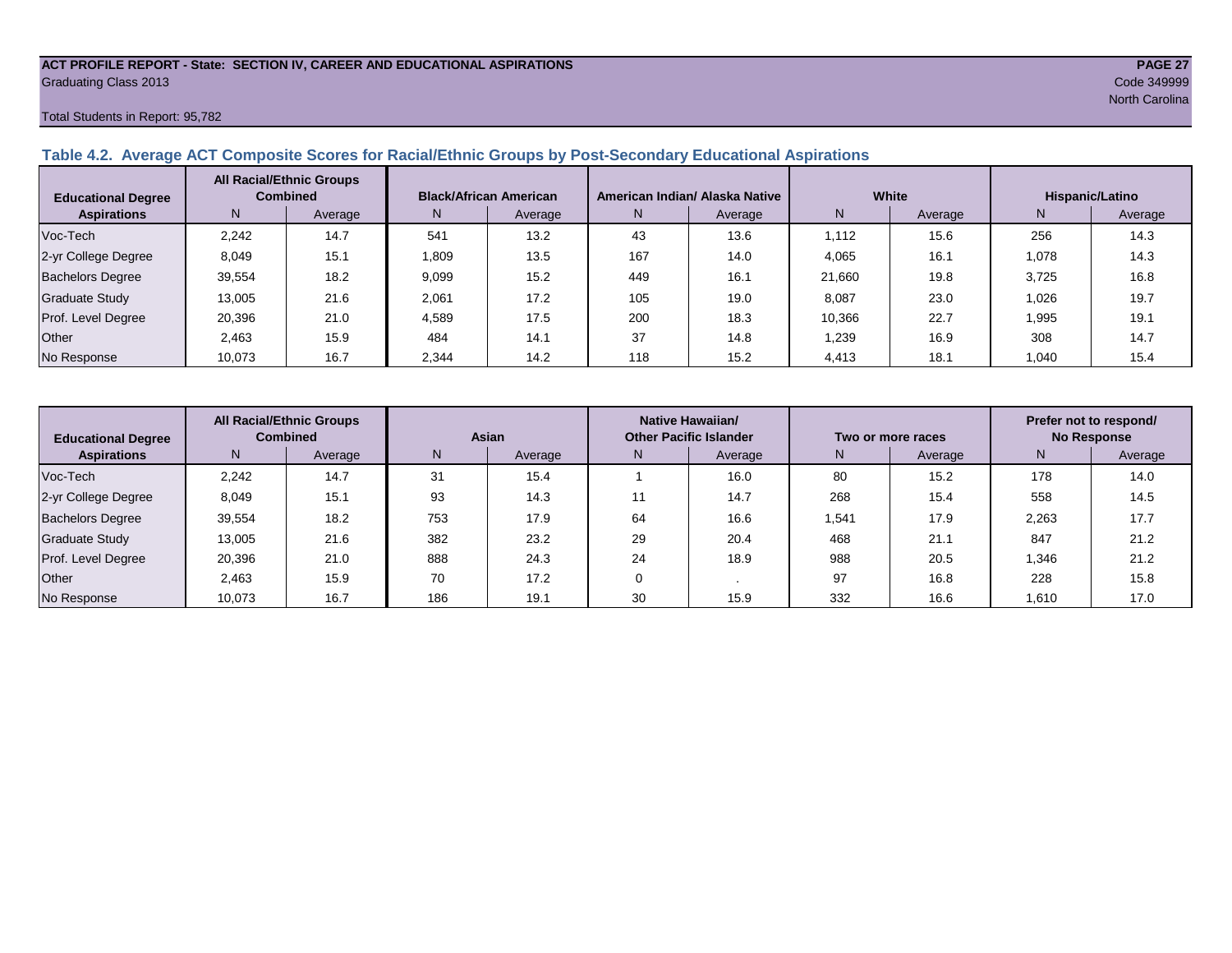# **ACT PROFILE REPORT - State: SECTION IV, CAREER AND EDUCATIONAL ASPIRATIONS PAGE 28** Graduating Class 2013 Code 349999

#### Total Students in Report: 95,782

# **Table 4.3. Students' Score Report Preferences at Time of Testing**

|                                                 |                       | <b>Percent of Students in</b> |            |          |                 |                                           |           |           |                |                       |                |  |
|-------------------------------------------------|-----------------------|-------------------------------|------------|----------|-----------------|-------------------------------------------|-----------|-----------|----------------|-----------------------|----------------|--|
|                                                 |                       | <b>Number of Students</b>     |            |          |                 | <b>College Readiness Standards Ranges</b> |           |           |                |                       |                |  |
|                                                 |                       |                               |            | 2nd-6th  |                 |                                           |           |           |                |                       |                |  |
| Name                                            | <b>State</b>          | Total                         | 1st Choice | Choice   | $01 - 12$       | $13 - 15$                                 | $16 - 19$ | $20 - 23$ | 24-27          | $28-32$               | 33-36          |  |
| <b>EAST CAROLINA UNIVERSITY</b>                 | North Carolina        | 17,750                        | 5,678      | 12,072   | $\overline{7}$  | 22                                        | 34        | 26        | 10             | $\mathbf{2}^{\prime}$ | 0              |  |
| NORTH CAROLINA STATE UNIV AT RALEIGH            | North Carolina        | 17,145                        | 6,367      | 10,778   | 4               | 13                                        | 24        | 28        | 21             | 9                     |                |  |
| STATE-COLLEGE/NO REPORTS NOW                    | lowa                  | 16,442                        | 16,441     |          | 13              | 25                                        | 26        | 18        | 11             | 6                     | 1              |  |
| UNIV OF NORTH CAROLINA AT CHAPEL HILL           | <b>North Carolina</b> | 15,713                        | 5,794      | 9,919    | 4               | 13                                        | 22        | 26        | 21             | 12                    | 2              |  |
| APPALACHIAN STATE UNIVERSITY                    | North Carolina        | 14,121                        | 5,042      | 9,079    | 3               | 14                                        | 29        | 31        | 17             | 5                     | 0              |  |
| UNIV OF NORTH CAROLINA AT WILMINGTON            | North Carolina        | 11,888                        | 2,920      | 8,968    | 3               | 13                                        | 29        | 33        | 18             | 5                     | $\Omega$       |  |
| UNIV OF NORTH CAROLINA AT CHARLOTTE             | North Carolina        | 11,259                        | 2,888      | 8,371    | 6               | 19                                        | 32        | 28        | 12             | 3                     | $\Omega$       |  |
| UNIV OF NORTH CAROLINA AT GREENSBORO            | North Carolina        | 7,575                         | 1,516      | 6,059    | 8               | 22                                        | 33        | 23        | 10             | 3                     | $\Omega$       |  |
| <b>WESTERN CAROLINA UNIVERSITY</b>              | North Carolina        | 5,970                         | 1,509      | 4,461    | $\overline{4}$  | 18                                        | 36        | 29        | 11             | $\overline{2}$        | $\Omega$       |  |
| <b>DUKE UNIVERSITY</b>                          | North Carolina        | 5,928                         | 1,542      | 4,386    | 8               | 18                                        | 23        | 20        | 17             | 12                    | 3              |  |
| <b>WAKE FOREST UNIVERSITY</b>                   | North Carolina        | 5,007                         | 753        | 4,254    | 8               | 20                                        | 26        | 21        | 16             | 8                     | 1              |  |
| NORTH CAROLINA AGRIC & TECH STATE UNIV          | North Carolina        | 4,063                         | 1,196      | 2,867    | 16              | 35                                        | 33        | 12        | 3              |                       | $\Omega$       |  |
| WINSTON-SALEM STATE UNIVERSITY                  | North Carolina        | 3,826                         | 878        | 2,948    | 18              | 38                                        | 31        | 10        | $\overline{2}$ | $\Omega$              | 0              |  |
| NORTH CAROLINA CENTRAL UNIVERSITY               | North Carolina        | 3,458                         | 856        | 2,602    | 19              | 37                                        | 32        | 9         | 3              | $\Omega$              | 0              |  |
| <b>CAMPBELL UNIVERSITY</b>                      | North Carolina        | 2,770                         | 749        | 2,021    | $6\phantom{1}6$ | 21                                        | 31        | 25        | 14             | 3                     | $\Omega$       |  |
| UNIV OF NORTH CAROLINA AT ASHEVILLE             | North Carolina        | 2,611                         | 507        | 2,104    | $\overline{4}$  | 14                                        | 26        | 28        | 20             | $\overline{7}$        | $\Omega$       |  |
| UNIV OF NORTH CAROLINA AT PEMBROKE              | North Carolina        | 2,483                         | 552        | 1,931    | 9               | 30                                        | 36        | 19        | 5              |                       | 0              |  |
| ART INSTITUTE OF CHARLOTTE THE                  | North Carolina        | 2,441                         | 946        | 1,495    | 12              | 30                                        | 34        | 17        | $\overline{7}$ |                       | $\Omega$       |  |
| STATE-NO COLLEGE PLANS                          | lowa                  | 2,374                         | 2,374      | $\Omega$ | 38              | 39                                        | 16        | 5         | $\overline{2}$ | $\Omega$              | $\Omega$       |  |
| <b>FAYETTEVILLE STATE UNIVERSITY</b>            | North Carolina        | 2,195                         | 506        | 1,689    | 23              | 39                                        | 29        | 8         | $\mathbf{1}$   | $\Omega$              | $\Omega$       |  |
| <b>CLEMSON UNIVERSITY</b>                       | South Carolina        | 2,080                         | 439        | 1,641    | $\overline{4}$  | 13                                        | 19        | 24        | 24             | 15                    | $\overline{2}$ |  |
| <b>LENOIR-RHYNE UNIVERSITY</b>                  | North Carolina        | 2,023                         | 323        | 1,700    | 5               | 20                                        | 35        | 27        | 10             | $\overline{2}$        | 0              |  |
| WAKE TECHNICAL COMMUNITY COLLEGE                | North Carolina        | 1,987                         | 608        | 1,379    | 13              | 29                                        | 31        | 18        | $\overline{7}$ | $\overline{2}$        | 0              |  |
| <b>ELON UNIVERSITY</b>                          | North Carolina        | 1,855                         | 364        | 1,491    | 4               | 12                                        | 21        | 27        | 23             | 11                    | 1              |  |
| <b>HIGH POINT UNIVERSITY</b>                    | North Carolina        | 1,854                         | 359        | 1,495    | 9               | 23                                        | 29        | 23        | 13             | 4                     | 0              |  |
| UNIV OF NORTH CAROLINA SCH OF THE ARTS          | North Carolina        | 1,805                         | 342        | 1,463    | 12              | 24                                        | 30        | 21        | 10             | 3                     | $\Omega$       |  |
| <b>JOHNSON &amp; WALES UNIVERSITY-CHARLOTTE</b> | North Carolina        | 1,699                         | 662        | 1,037    | 14              | 35                                        | 32        | 14        | 4              |                       | 0              |  |
| CAPE FEAR COMMUNITY COLLEGE                     | North Carolina        | 1,554                         | 575        | 979      | 10              | 32                                        | 37        | 17        | 4              | $\Omega$              | $\Omega$       |  |
| <b>WINGATE UNIVERSITY</b>                       | North Carolina        | 1,419                         | 226        | 1,193    | 6               | 20                                        | 32        | 27        | 11             | 3                     | 0              |  |
| <b>GARDNER-WEBB UNIVERSITY</b>                  | North Carolina        | 1,340                         | 322        | 1,018    | 6               | 21                                        | 34        | 27        | 10             | 3                     | $\Omega$       |  |
| All Other Institutions                          |                       | 92,244                        | 24,730     | 67,514   | 11              | 26                                        | 27        | 19        | 11             | 6                     | $\mathbf{1}$   |  |
| <b>Total</b>                                    |                       | 264,879                       | 87,964     | 176,915  | 9               | 22                                        | 28        | 22        | 13             | 5                     | $\mathbf{1}$   |  |

North Carolina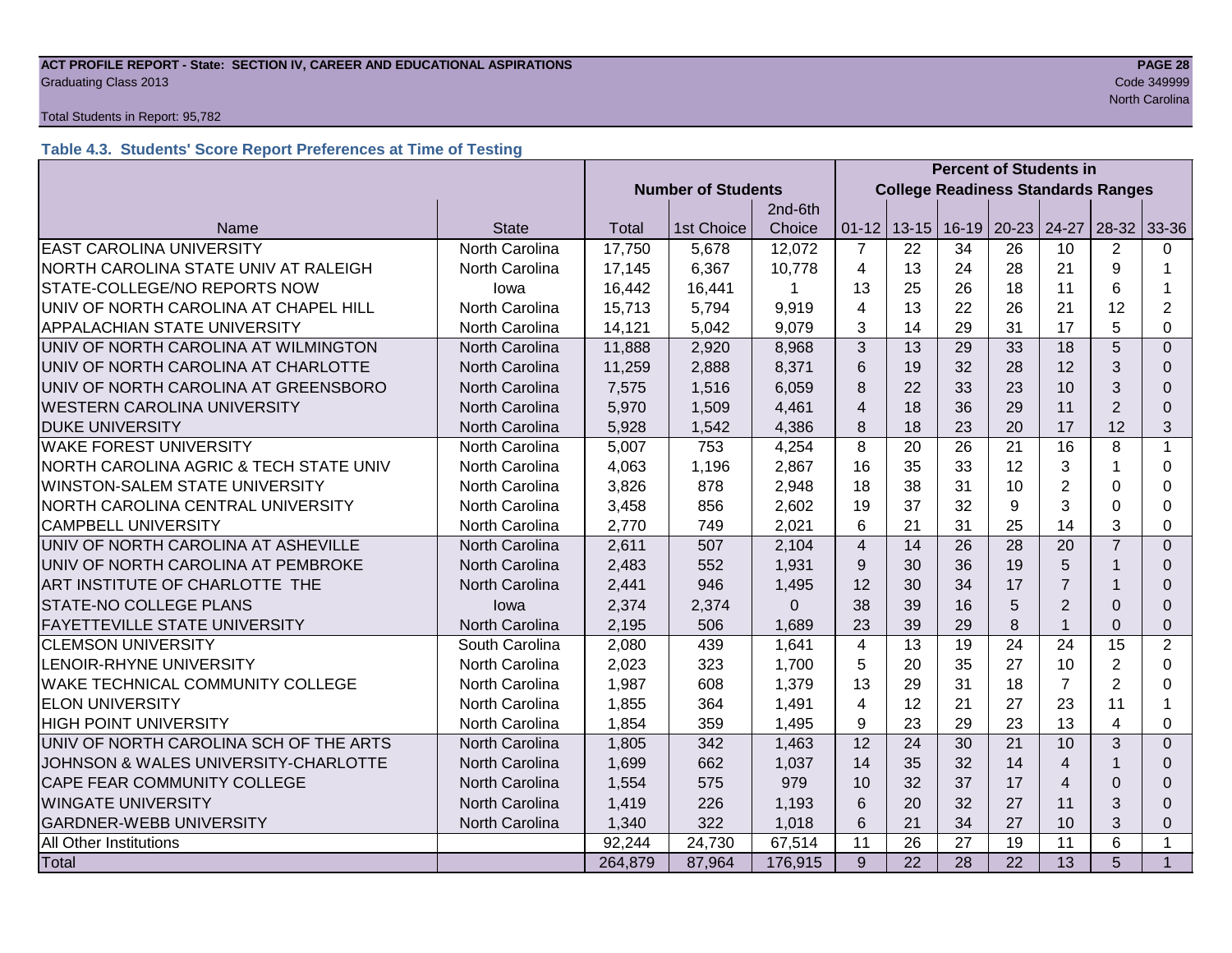# Section V Optional Writing Test Results

Beginning with the Graduating Class of 2013, all students whose scores are college reportable, both standard and extended time tests, are now included. Also beginning with the 2013 Graduating Class data, College Readiness Benchmarks for Reading and Science were updated to reflect the most recent college coursework research.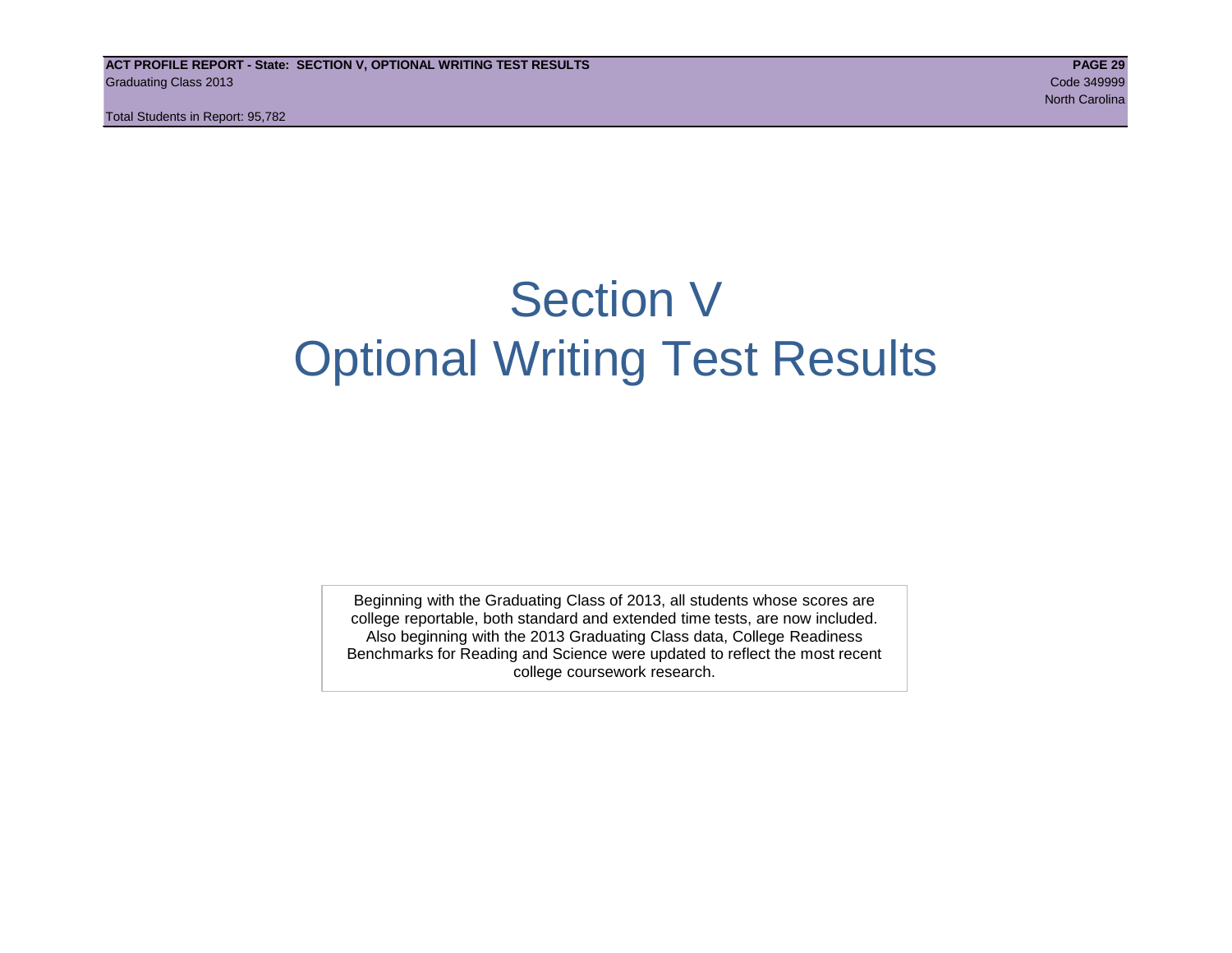#### **ACT PROFILE REPORT - State: SECTION V, OPTIONAL WRITING TEST RESULTS PAGE 30** Graduating Class 2013 Code 349999

#### Total Students in Report: 95,782

north Carolina and Carolina and Carolina and Carolina and Carolina and Carolina and Carolina and Carolina and C

| Table 5.1. Average ACT English and Writing Scores by Race/Ethnicity and Gender for students who took ACT Writing |              |          |                           |                |              |                 |                                 |          |  |  |  |
|------------------------------------------------------------------------------------------------------------------|--------------|----------|---------------------------|----------------|--------------|-----------------|---------------------------------|----------|--|--|--|
|                                                                                                                  |              |          | <b>Average ACT Scores</b> |                |              |                 |                                 |          |  |  |  |
|                                                                                                                  | N            |          |                           | <b>English</b> |              | <b>Essay</b>    | <b>English/Writing Combined</b> |          |  |  |  |
|                                                                                                                  | <b>State</b> | National | <b>State</b>              | National       | <b>State</b> | <b>National</b> | <b>State</b>                    | National |  |  |  |
| <b>All Students</b>                                                                                              | 92,968       | 942,769  | 17.1                      | 21.3           | 6.2          | 7.0             | 16.7                            | 20.5     |  |  |  |
| <b>IBlack/African American</b>                                                                                   | 20,268       | 114,751  | 13.5                      | 16.3           | 5.5          | 6.1             | 13.4                            | 16.0     |  |  |  |
| IAmerican Indian/Alaska Native                                                                                   | 1,096        | 6,031    | 13.9                      | 16.8           | 5.6          | 6.1             | 13.9                            | 16.4     |  |  |  |
| White                                                                                                            | 49,384       | 518,407  | 19.0                      | 22.9           | 6.5          | 7.2             | 18.4                            | 21.9     |  |  |  |
| Hispanic/Latino                                                                                                  | 9,250        | 151.504  | 14.8                      | 18.6           | 6.0          | 6.8             | 14.9                            | 18.3     |  |  |  |
| Asian                                                                                                            | 2,336        | 54,580   | 19.2                      | 23.5           | 6.7          | 7.6             | 18.7                            | 22.7     |  |  |  |
| <b>INative Hawaiian/Other Pac. Isl.</b>                                                                          | 155          | 2,812    | 15.9                      | 19.5           | 5.8          | 6.9             | 15.4                            | 19.2     |  |  |  |
| Two or more races                                                                                                | 3,660        | 35,355   | 17.1                      | 21.5           | 6.1          | 7.0             | 16.6                            | 20.6     |  |  |  |
| Prefer not/No Response                                                                                           | 6,819        | 59,329   | 16.6                      | 21.8           | 6.0          | 7.1             | 16.2                            | 20.9     |  |  |  |
| <b>Males</b>                                                                                                     | 44,136       | 423,104  | 16.4                      | 21.0           | 5.8          | 6.7             | 15.8                            | 20.1     |  |  |  |
| Females                                                                                                          | 45,995       | 513,945  | 17.8                      | 21.6           | 6.5          | 7.2             | 17.5                            | 20.9     |  |  |  |
| Missing                                                                                                          | 2,837        | 5,720    | 15.5                      | 16.6           | 5.9          | 6.3             | 15.3                            | 16.5     |  |  |  |